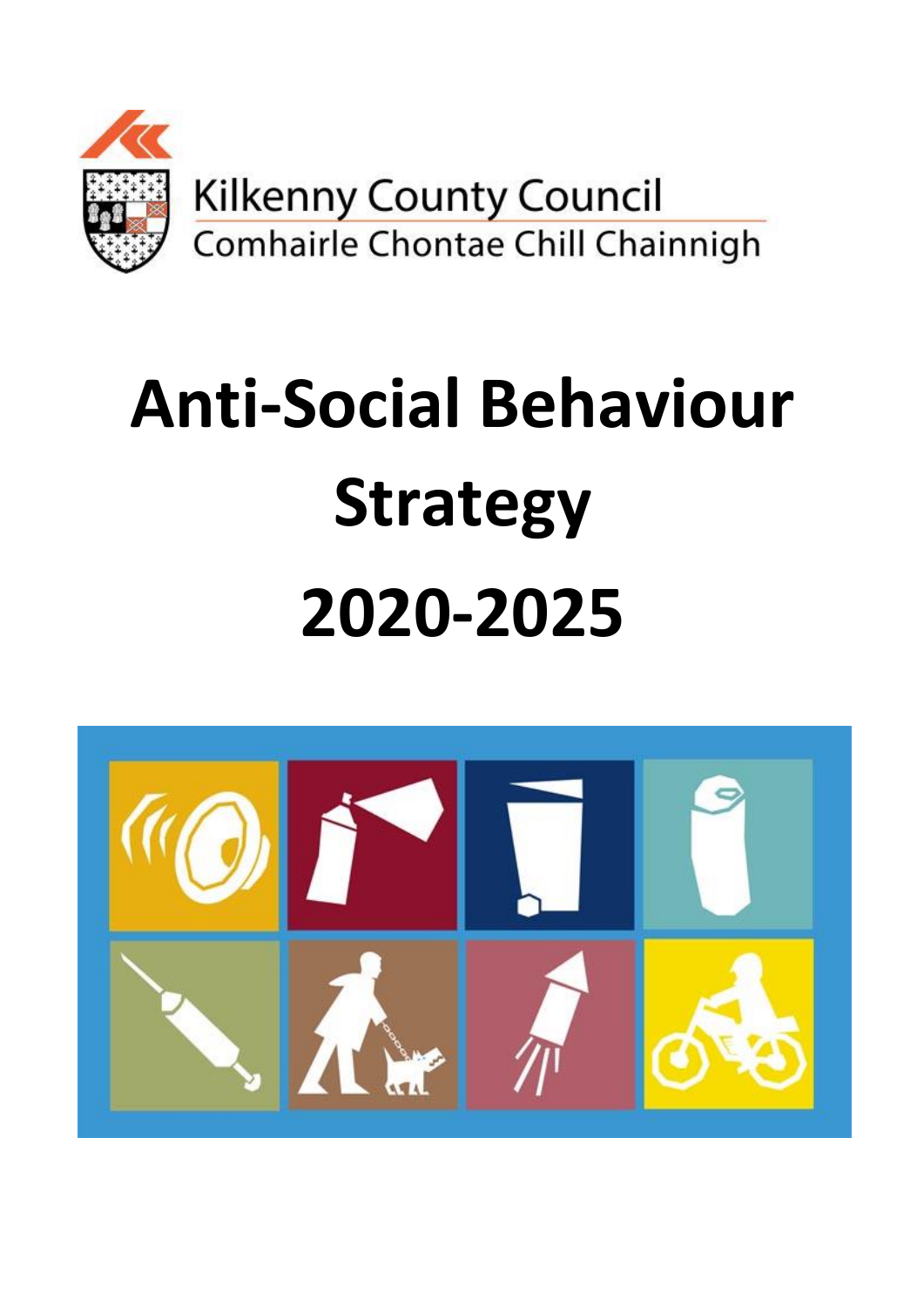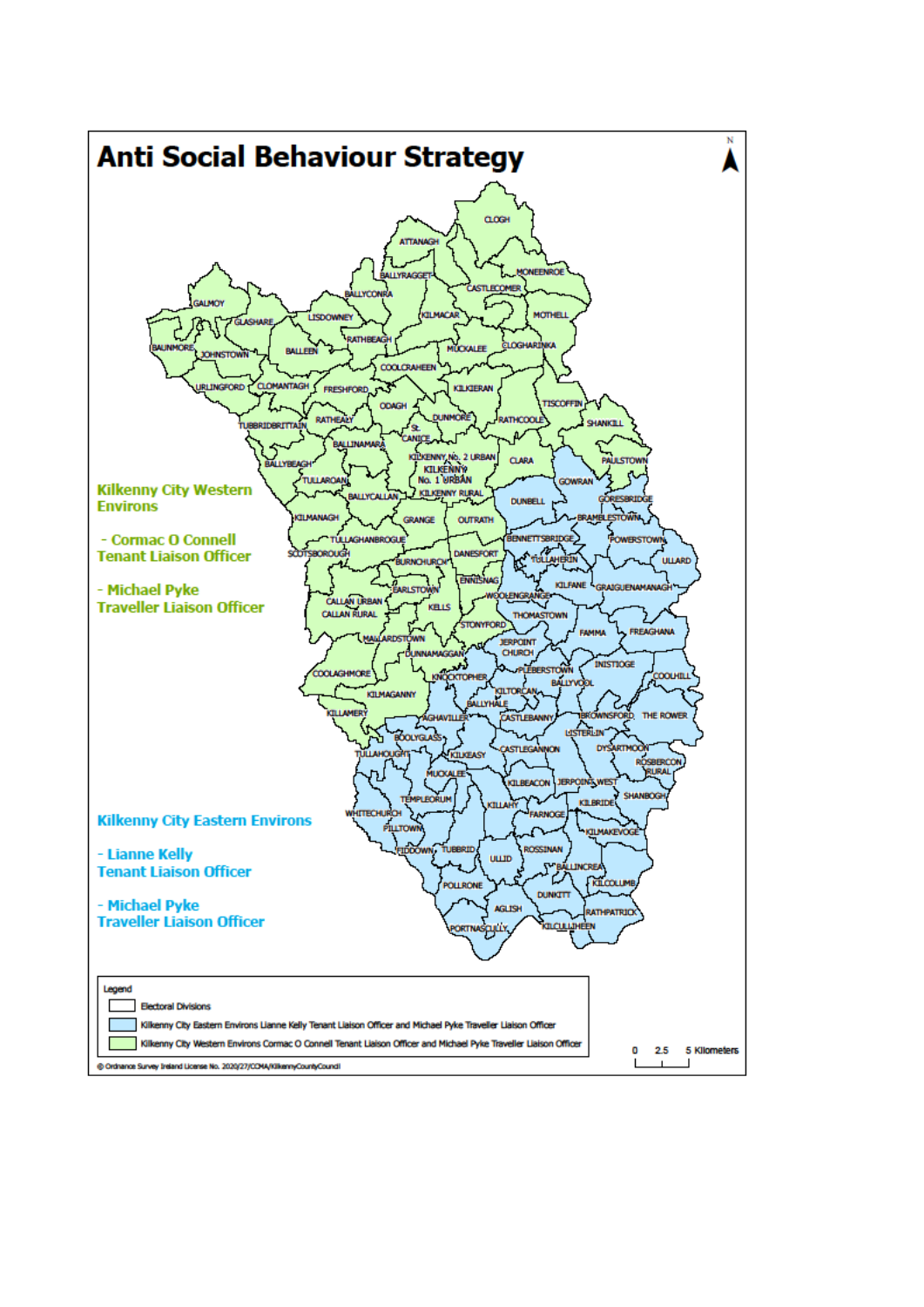# **FOREWORD**

**Kilkenny County Council's vision is to enable everyone to live in good quality homes, in safe & secure environments, within sustainable communities.** 

Anti social behaviour covers a wide range of unacceptable activity and can seriously impact on peoples lives creating unsatisfactory environments where more serious criminal activity can become established. In general, a response to anti-social behaviour and public disorder, is a matter for the Garda Siochana, however Kilkenny County Council as a local authority has powers to deal with tenants who engage in anti-social behaviour. This Council has more than 2,600 tenancies and has established a team of three Tenant Liaison Officers to deal with tenancy sustainment and support as well as anti-social behaviour.

Kilkenny County Council is committed to working in partnership with An Garda Siochana, the Health Services Executive, TUSLA, Joint Policing Committee, Elected Members, Residents Associations, Family Resource Centres and local communities to deal with anti-social behaviour.

I am pleased to present this five year strategy and action plan which outlines clearly the aims and objectives for the years ahead in relation to effectively dealing with anti-social behaviour. This strategy will be implemented in line with Kilkenny County Councils Scheme of Letting Priorities, Homeless Action Plan and the Traveller Accommodation Programme

Kilkenny County Council acknowledges that anti-social behaviour can have a seriously negative impact on the lives of the people and is committed to promoting a safe and secure environment for all residents of its housing estates. In order to achieve this, we want to adopt a very strong position where such acts of anti-social behaviour are proven.

The housing department have put in place a dedicated team of Tenant Liaison Officers to ensure that all complaints are investigated fairly, impartially and objectively and Kilkenny County Council will work towards the elimination of anti-social behaviour through prevention, enforcement, support and rehabilitation. This team working with the Housing Strategic Policy Committee have prepared this antisocial Behaviour Strategy to increase and monitor activities to prevent and manage incidents of antisocial behaviour arising in our county.

The framework of actions contained in this strategy will allow all agencies to work closely together to achieve more effective prevention and management of anti-social behaviour. This strategy also sets out a clear message that all complaints made will be investigated and acted upon helping our housing department to build more resilient communities which are safe for everyone to live in and enjoy.

**Andrew McGuinness Chairman Kilkenny County Council**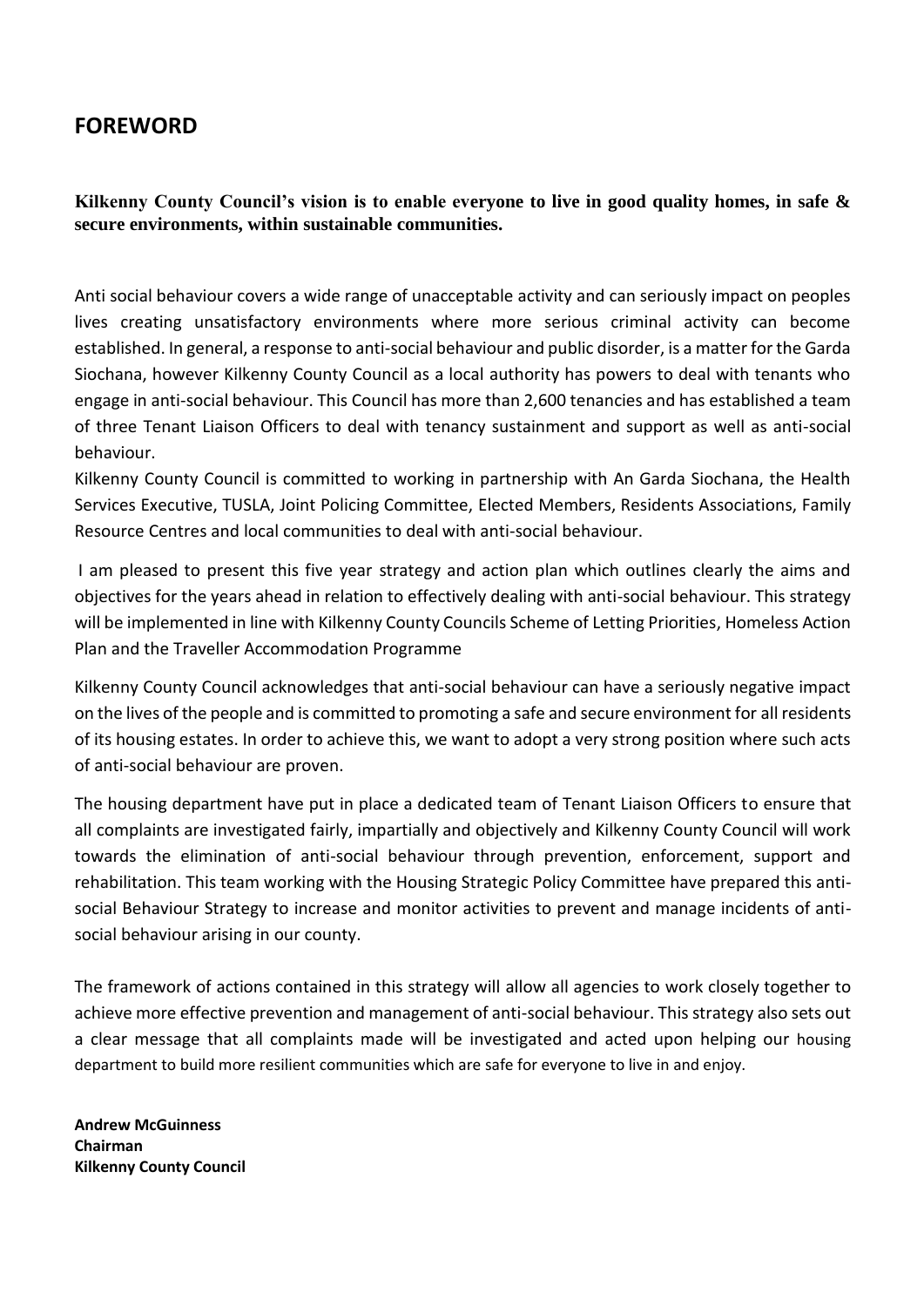#### **TABLE OF CONTENTS**

| 1. | <b>Mission Statement</b>                                        | Page 1  |
|----|-----------------------------------------------------------------|---------|
| 2. | Introduction                                                    | Page 1  |
| 3. | Definition of Anti-social behaviour                             | Page 1  |
| 4. | Legislative Basis                                               | Page 2  |
| 5. | <b>Strategic Aims</b>                                           | Page 2  |
| 6. | <b>Strategic Actions</b>                                        | Page 2  |
| 7. | <b>Allocation of Tenancies</b>                                  | Page 3  |
| 8. | Interdepartmental Collaboration                                 | Page 4  |
| 9. | <b>Complaints Procedure</b>                                     | Page 4  |
|    | (a) Categories of Complaint                                     | Page 4  |
|    | (b) Reporting a Complaint                                       | Page 5  |
|    | (c) Procedures for inviting tenants for interview               | Page 5  |
|    | (d) Recording a Complaint                                       | Page 6  |
|    | (e) Investigating Procedure                                     | Page 6  |
|    | (f) Case Disposal                                               | Page 7  |
|    | 10. Inter-agency Collaboration                                  | Page 8  |
|    | 11. Partnership with Community Development on Estate Management | Page 8  |
|    | 12. Annual Reports                                              | Page 10 |
|    | 13. Health & Safety of Staff                                    | Page 10 |
|    | 14. Customer Service Appeals                                    | Page 11 |
|    | 15. Five Year Plan Anti-Social Behaviour Strategy 2020 - 2025   | Page 12 |

- Appendix A Incident Report Form
- Appendix B Tenancy Notification Letter
- Appendix C Tenancy Warning Cover Letter
- Appendix C (ii) Tenancy Warning Letter
- Appendix D Tenancy Agreement and Legislation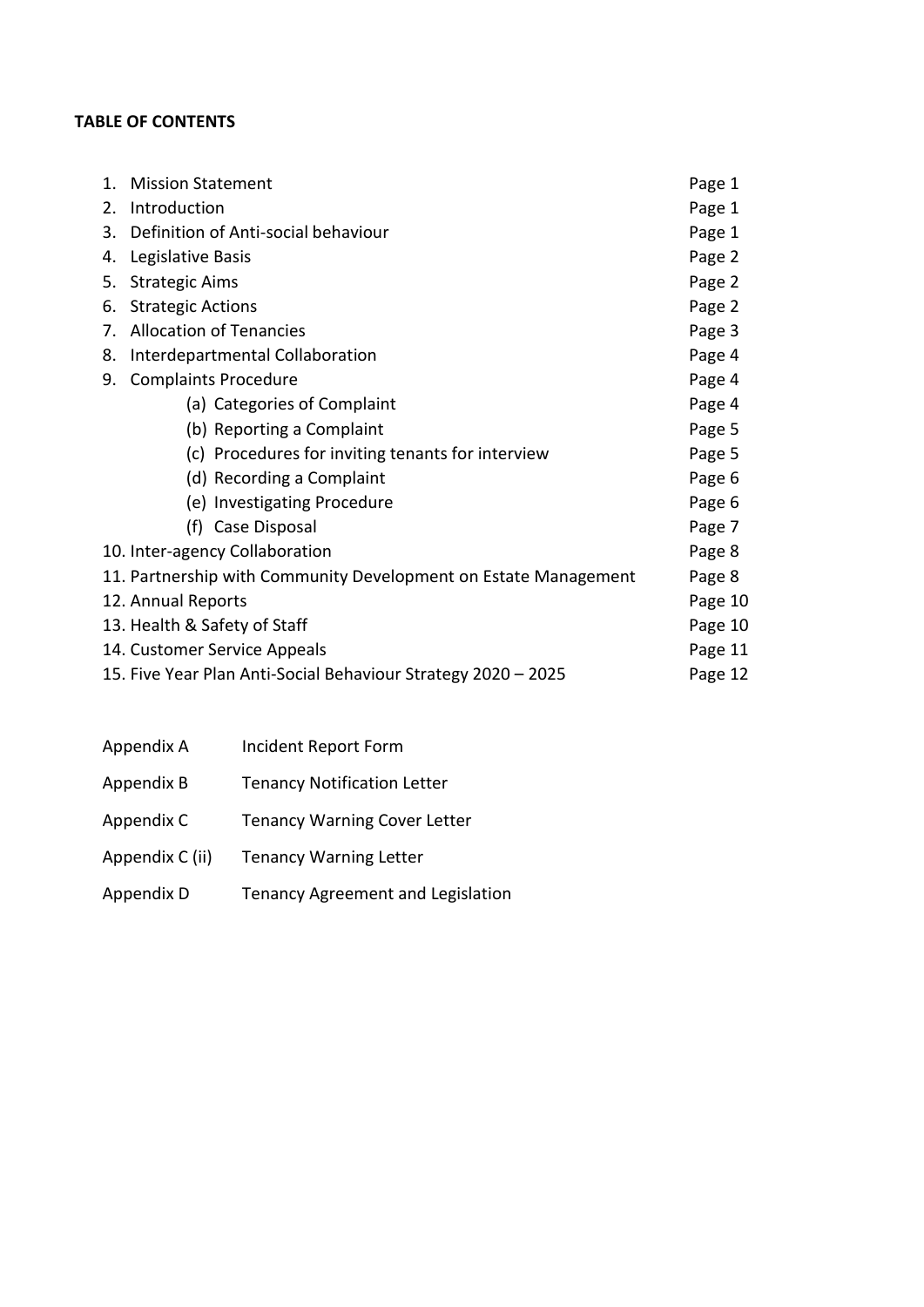# **1. Mission Statement**

To investigate all complaints fairly, impartially and objectively, to provide a professional service to our customers/clients/tenants/residents who are victims of anti-social behaviour and to work towards the prevention and reduction of anti-social behaviour and where incidents persist to take timely and effective enforcement action to deal with the situation in any residential area where tenants are managed by Kilkenny County Council.

# **2. Introduction**

Kilkenny County Council *(hereinafter called '*'The Council") acknowledges that anti-social behaviour can have a seriously negative impact on the lives of people and is committed to promoting a safe and secure environment for all residents of its housing estates. In order to achieve this, the Council has adopted a very strong position where such acts of anti-social behaviour are proven.

# **3. Definition of Anti-Social Behaviour**

The *Housing (Miscellaneous Provisions) Act, 2014* defines anti-social behaviour as:

*"Anti-social behaviour" includes either or both of the following, namely* -

- *a) The manufacture, production, preparation, importation, exportation, sale, supply, possession for the purpose of sale or supply, or distribution of a controlled drug (within the meaning of the Misuse of Drugs Acts, 1977 to 2007),*
- *b) Any behaviour that causes or is likely to cause any significant or persistent danger, injury, damage, alarm, loss or fear to any person living, working or otherwise lawfully in or in the vicinity of a house provided by a housing authority under the Housing Acts 1966 to 2014 or Part V of the Planning and Development Act 2000 or a housing estate in which the house is situate and, without prejudice to the forgoing includes*
	- *(i) violence, threats, intimidation, coercion, harassment or serious obstruction of any person",*
	- *(ii) behaviour which causes any significant or persistent impairment of a person's use or enjoyment of his or her home, or neighbours*
	- *(iii) damage to or defacement by writing or other marks of any property, including a person's home".*

In addition to the above, acts of anti-social behaviour are outlined in Kilkenny County Council's tenancy agreement. Any breaches of the tenancy agreement can be dealt with under Part 2 of the *Housing (Miscellaneous Provisions) Act, 2014,* and working with all other appropriate agencies regard will be had to related provisions within the Criminal Justice Act, Child Protection Act and all other relevant legislation.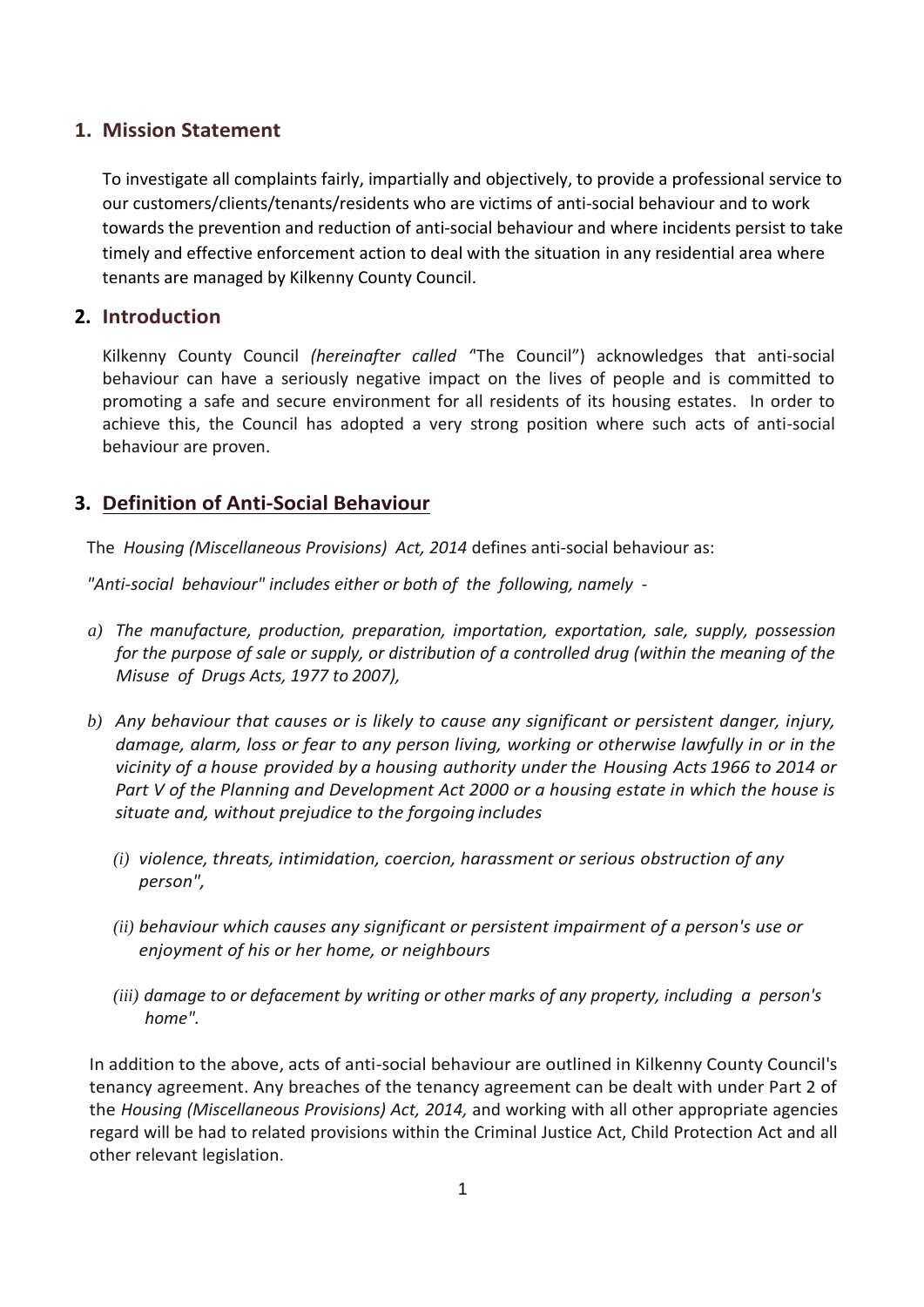# **4. Legislative Basis**

The Council's powers in relation to Estate Management and Anti-Social Behaviour are contained in the Housing Acts 1966 to 2014 and in particular the Housing (Miscellaneous Provision) Act 1997 and Housing (Miscellaneous Provisions) Act 2014. An Anti-Social Behaviour Strategy is required under Section 33 of the Housing Provision Act 2009.

## **5. Strategic Aims**

- 1. Prevent and reduce incidences of Anti-Social Behaviour in areas where housing units and sites, are provided under the Housing Acts, 1966-2009.
- 2. Co-ordinate services, within the Housing Authority, that are specifically directed at dealing with, or preventing or reducing Anti-Social Behaviour.
- 3. Improve effectiveness of enforcement action where required to deal with persisting antisocial behaviour through Co-ordinated and interagency activities.
- 4. Promote co-operation with other persons and agencies, including An Garda Siochana, Health Service Executive & Tusla in the performance of their respective functions insofar as they relate to dealing with, preventing, or reducing anti-social behaviour, having regard to the need to avoid duplication of activities.
- 5. Outline Five Year Action Plan to reduce/prevent Anti-Social Behaviour, Co-ordinate services, promote co-operation with other agencies.

# **6. Strategic Actions**

Within the aims outlined above, the following actions will be implemented;

- To monitor and record anti-social behaviour incidents and actions on a monthly basis on a central system.
- To investigate all complaints of anti-social behaviour fairly, objectively and impartially and to initiate an investigation within 10 working days.
- To issue Tenancy Notifications, Tenancy Warnings and to take appropriate enforcement actions for breach of tenancy agreements is at the discretion of the Housing Management Team.
- To adopt a multi-agency approach in dealing with anti-social behaviour
- To work with voluntary and community groups in relation to preventing and reducing antisocial behaviour.
- To co-ordinate services within the Council in dealing with anti-social behaviour.
- To promote and develop the principles of good estate management on our estates and the communities in which they are located.
- To nominate a suitable independent mediator service that tenants may be referred to once Tenancy Warning Letters are issued.
- To implement Behavioural Agreements between both tenants where necessary.
- To publish clear information explaining how to report anti-social behaviour.
- To update our website to ensure all information is up to date and correct.
- Develop Incident Report Form.
- To ensure a dedicated unit of Tenant Liaison Officers is employed to deal with the management and control of all Local Authority tenancies.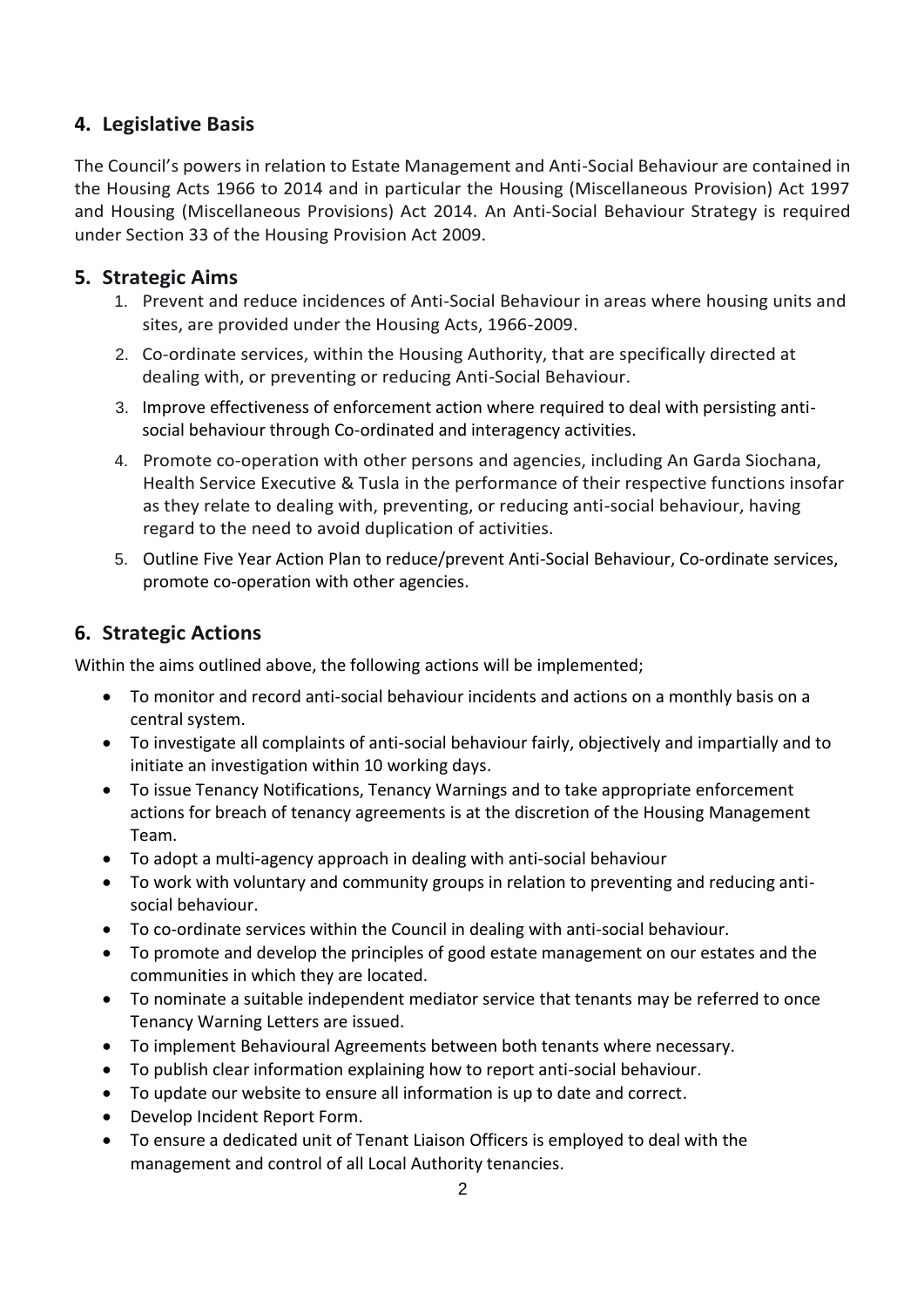The Strategy will apply to those parts of its administration where Kilkenny County Council has:-

- (a) Dwellings let under the Housing Acts 1966 as amended;
- (b) Dwellings that are the subject of Chapter 4 tenancy agreements in accordance with the Housing (Miscellaneous Provisions) Act 2009 (Rental Accommodation Scheme);
- (c) Dwellings let under the Social Housing Leasing Initiative in accordance with the Housing (Miscellaneous Provisions) Act 2009 (Long Term Leasing Scheme);
- (d) Dwellings in which relevant purchasers live (as defined in the 1997 Housing Act, as amended) - see Appendix A, note 1.
- (e) Sites for Travellers ('site' in this context is defined in the Housing (Miscellaneous Provisions) Act 1997, as amended)

The Strategy will also cover:-

- (a) Tenant Purchasers under Section 90 of the Housing Act 1966, and their successor(s) in title.
- (b) Incremental Purchasers under part 3 of the Housing (Miscellaneous Provisions) Act, 2009 and their successor(s) in title.
- (c) Tenant Purchasers of apartments under part 4 of the Housing (Miscellaneous) Provisions Act, 2009 and their successor(s) in title.

# **7. Allocation of tenancies**

Kilkenny County Council will ensure that;

- All applicants are Garda Vetted before allocation of a tenancy particularly in relation to criminal behaviour and anti-social behaviour.
- All new tenants will be required to complete a compulsory Pre-Tenancy Course. This course has a strong emphasis on issuing clear guidelines for all tenants in relation to anti-social behaviour and consequences of not abiding by tenancy agreements.
- Housing applicants from outside the Jurisdiction will not be considered for housing unless there is satisfactory evidence provided to prove basis of need in Kilkenny. The applicant will not be considered if there are any pending or previous convictions of anti-social behaviour.
- Where an individual has been proven to have been involved in anti-social behaviour and/or criminal activity, the Council has the right to refuse to allocate, sell or transfer an existing tenant on the grounds of good estate management.
- Where an individual has been proven to fail in providing sufficient or correct information the Council has the right to refuse to allocate, sell or transfer an existing tenant.
- Kilkenny County Council will outline to the applicant/tenant an appeals procedure where a refusal is notified.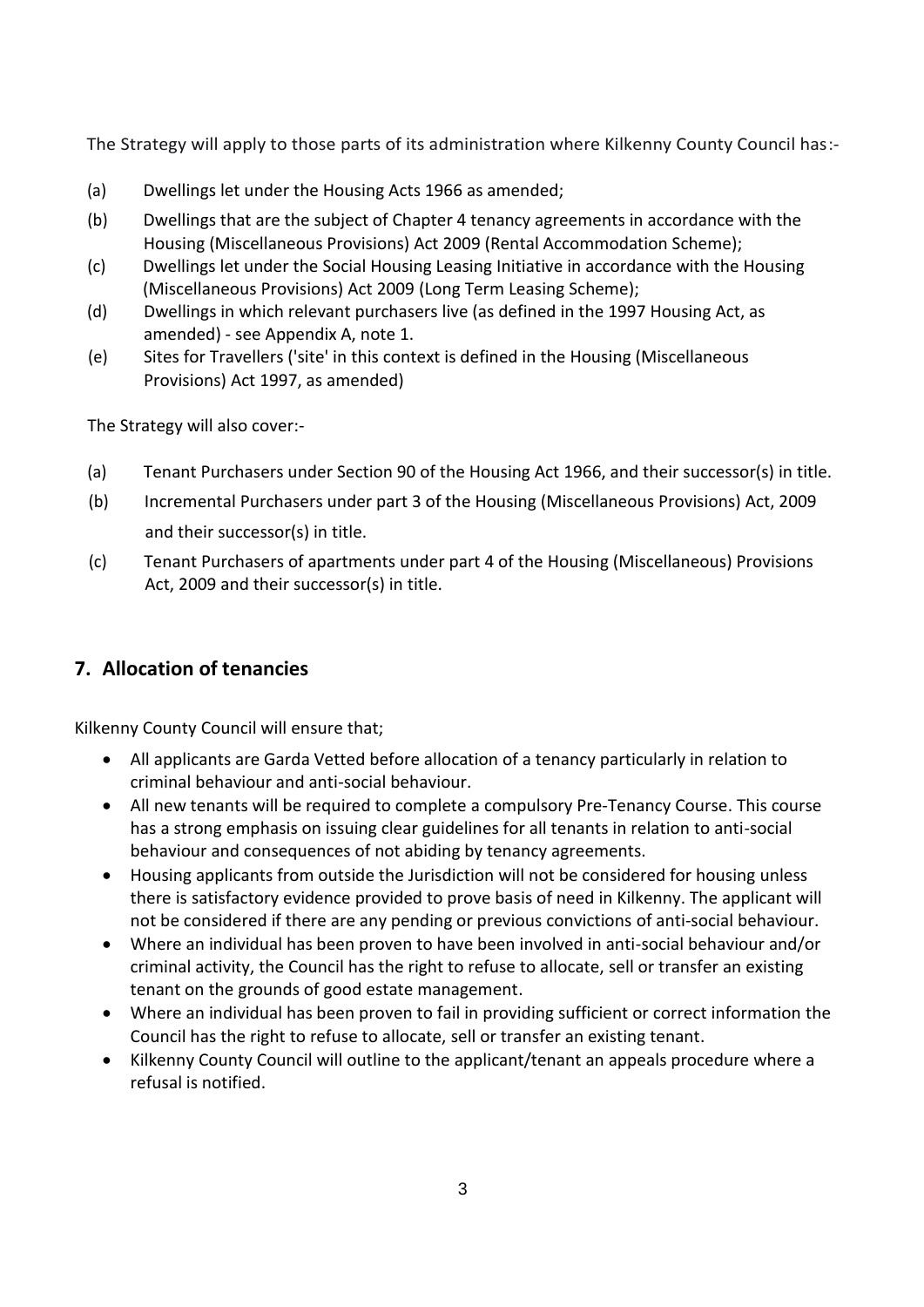# **8. Interdepartmental and Interagency Collaboration**

# *Interdepartmental*

• Monthly meetings will be scheduled to discuss anti-social behaviour cases to include Administrative Officer Housing, Tenant Liaison Officers, Arrears Staff Officers, Waste Enforcement Officer and other departments where necessary.

# *Interagency*

- Monthly meetings to be held with AGS to improve communications and co-ordination of activities.
- Information exchange at HAT meetings to assist in the prevention of anti-social behaviour
- Quarterly interagency meetings to update on Kilkenny County Council implementation of this strategy.
- Effective inter agency information sharing will ensure more efficient service and avoid duplication of actions.
- Where possible, combined actions of enforcement under Housing, Criminal, Child Protection, Social Protection and Planning Legislation will be taken.

# **9. Complaints Procedure**

| Category                          | <b>Classification</b> | <b>Priority</b> |
|-----------------------------------|-----------------------|-----------------|
| <b>Drugs</b>                      | $\mathbf{1}$          | High            |
| Violence **                       | $\overline{2}$        | High            |
| Damage to property                | 3                     | High            |
| Racism                            | 4                     | High            |
| Threats & Intimidation<br>***     | 5                     | High            |
| Animal<br>(Horse/Dog/Fowl)        | 6                     | High            |
| $Reference -$<br>Hoarding/Dumping | $\overline{7}$        | Medium          |
| <b>Noise</b>                      | 8                     | Medium          |
| Parking / Boundary<br>Issues      | 9                     | Low             |
| Other                             | 10                    | Low             |

#### **9.a Categories of complaints.**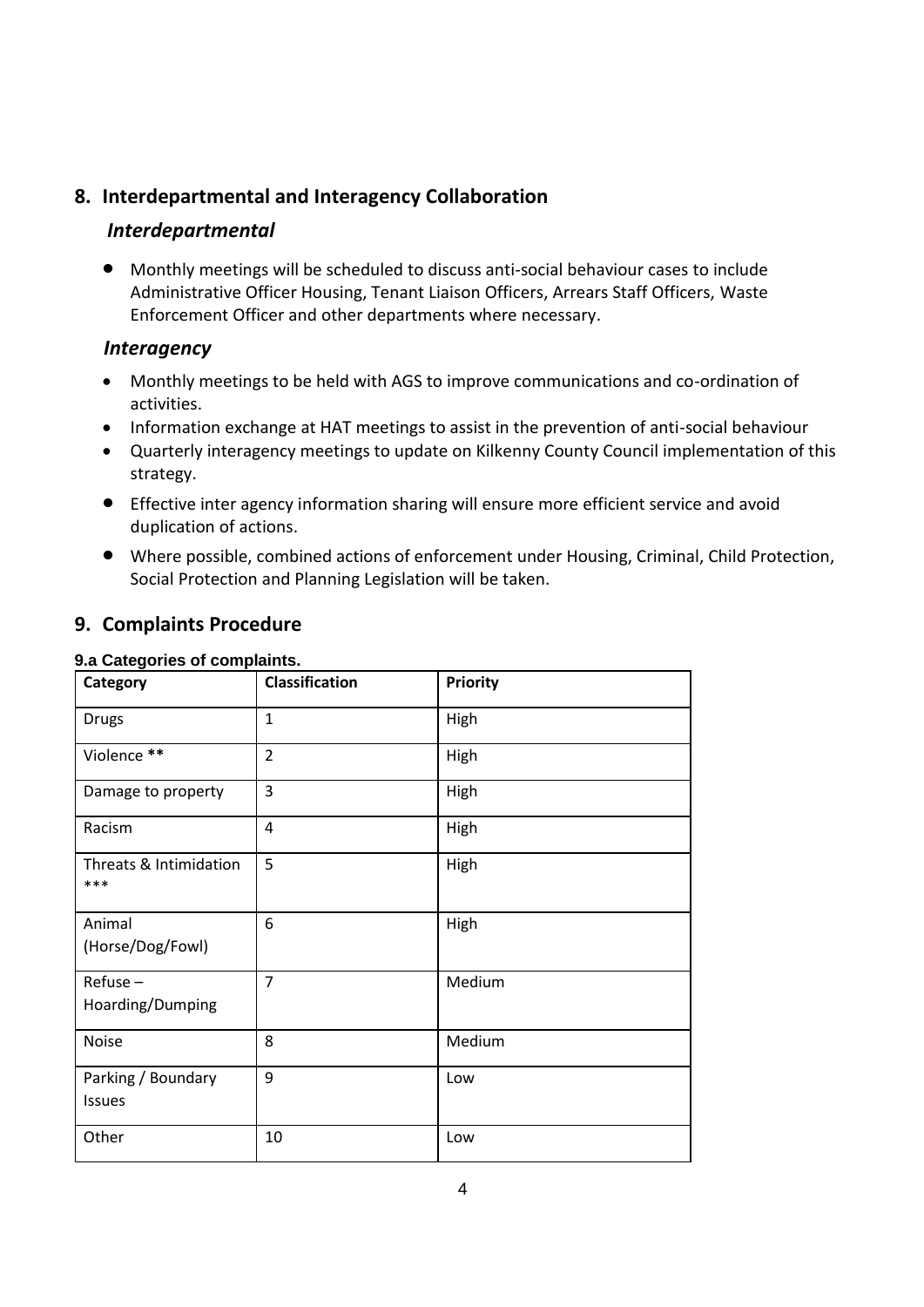**\*\* Violence - acts of physical force intended to hurt, damage or kill someone/something**

**\*\*\* Threats & Intimidation – To include Coercive control which is "formally defined as psychological abuse in intimate relationships that causes fear of violence or serious alarm or distress that has a substantial adverse impact on a person's day-to-day life, manifesting as a pattern of intimidation or humiliation involving psychological or emotional abuse"**

# **9.b Reporting a Complaint**

- All Complaints will be dealt with in a private and confidential manner (as per Section 26 of the Freedom of Information Act 1997) and Section 71 of Data Protection Act.
- Anonymous complaints will not normally be investigated.
- Complaints will be accepted by telephone or in writing provided the complainants give their name, address and if possible, telephone contact details and to be retained in accordance conjunction with Data Protection Acts 1988 & 2018.
- All complaints will be categorised within 5 working days and an investigation will be initiated within 10 working days.
- All complaints are protected under Data Protection Acts 1988 and 2018 and information cannot be given out about any investigation to the complainant or the public save in accordance with the law.

# **9.c Procedure for inviting tenants for interview in respect of allegations of anti-social behaviour**

- First Letter issued inviting tenants for interview (5 days notice given). The letter will outline the allegation.
- If tenant fails to attend interview and makes no contact a second letter is issued.
- If tenant fails to attend or make contact with the Council a Final letter will issue by Registered Post and will inform the tenant of the consequences of failing to engage with the Council.
- If no response is received, the Council may issue a Tenancy Warning Letter and if not complied with an order will be made to seek re-possession of the tenancy under Part 2 of the Housing (Miscellaneous Provisions) Act 2014 or an Excluding Order under the Housing (Miscellaneous Provisions) Act 1997.
- If no response is received, the Council may also issue Abandonment Notice where 7 weeks arrears have accrued and there is no response at the tenants address over a period of 7 weeks.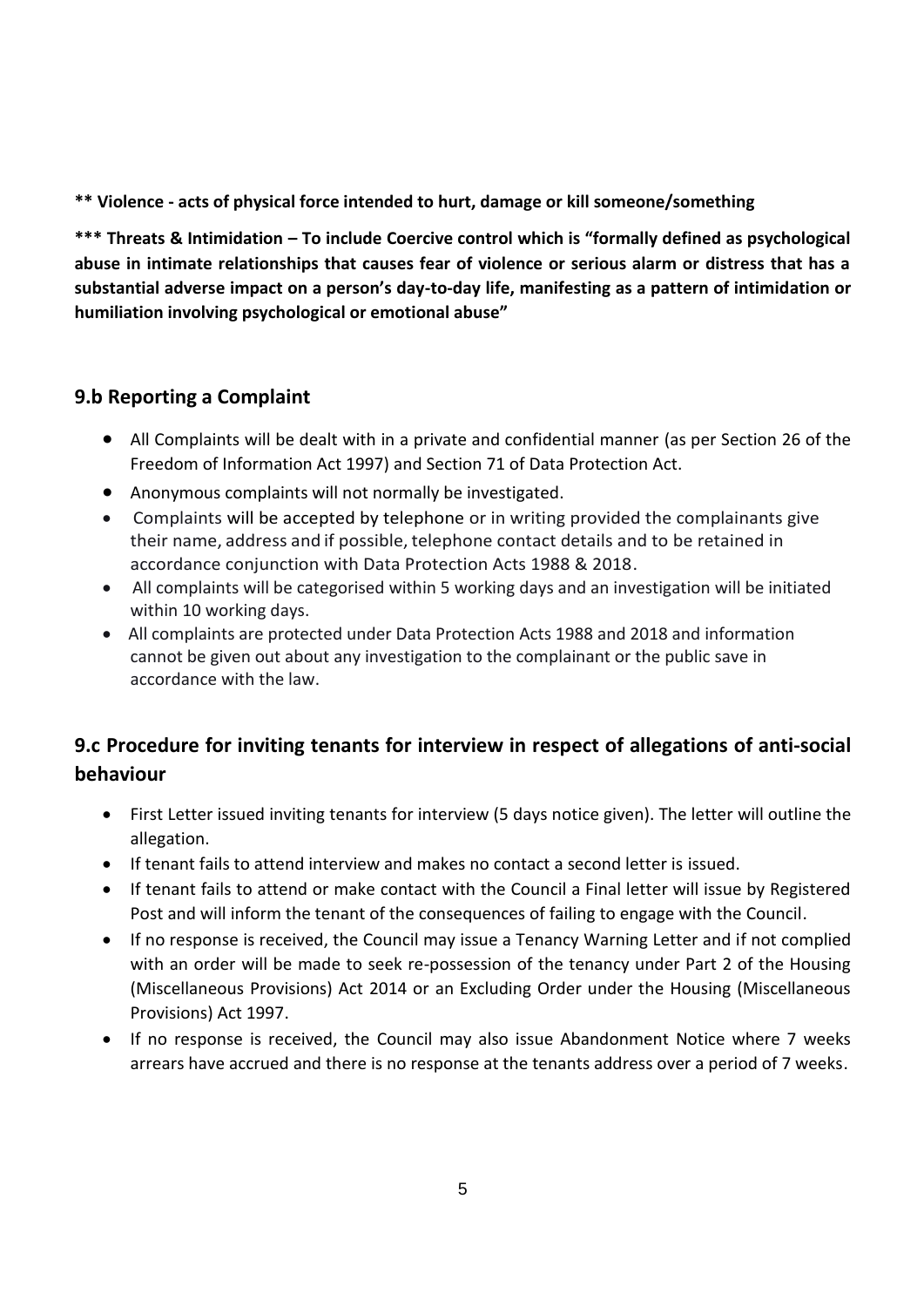# **9.d Recording a Complaint**

- Kilkenny County Council has a confidential computerised complaints system to manage and monitor all complaints. Complainants may request that their details and information be treated as confidential in accordance with Data protection. All information will be held in accordance with Data Protection Laws.
- If the nature of the complaint would tend to identify the complainant, then the person is made aware of this and will be asked whether or not they wish an investigation to proceed on foot of the complaint. The Complaint Form has been amended to incorporate this.
- The complaint will be assessed by the investigating Tenant Liaison Officer and categorised as per table on page 4.

# **9e. Investigating Procedure**

Investigations may be carried out in different ways depending on the seriousness of the complaint. This may involve making enquiries with other statutory agencies in accordance with Section 15 of the Housing (Miscellaneous Provisions) Act, 1997.

The Council may also:

- Interviewthecomplainant.
- Interview the respondent regarding the allegation.
- Make enquiries within the area where the alleged incident occurred.
- In some cases the Council may deploy overt and covert CCTV systems to secure evidence of the anti-social behaviour
- All allegations will be presented to the respondent. Any responses to the allegations will be fully documented and investigated as appropriate.
- A respondent that refuses to attend for interview or fails to respond to the Council's questions or investigation or obstructs or impedes the Council's investigation shall be deemed to be uncooperative and the Council can draw such an inference.
- All statements and interview notes will be recorded.
- Once a case has been investigated, one or more of the following actions will be implemented as deemed appropriate;
	- a) No further action if reasonable grounds for believing that the complaint is unfounded or malicious.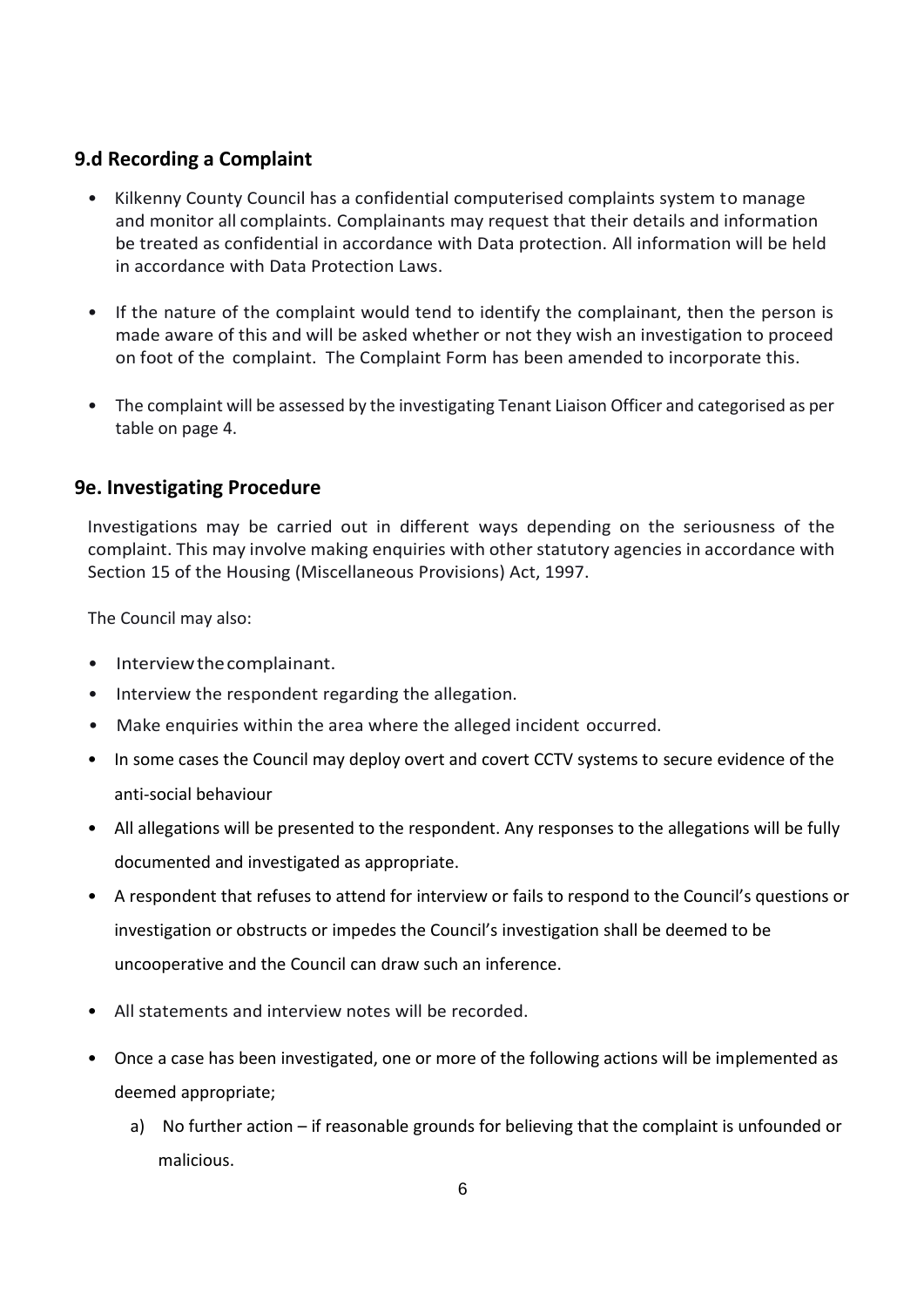- b) Advice given verbally and documented Usually given where both parties are partially responsible.
- c) Provide Training & guidance on Tenancy Agreements.
- d) Referral to Tenancy Sustainment Service.
- e) Referral to a Mediation Service which will provide basis for agreed behavioural agreements.
- f) Referral to other agency Garda/Tusla/Health Service Executive/ Dept of Social Protection.
- g) Issuing Verbal warnings, Tenancy Notification Letter, or Tenant Warning.
- h) Where a Tenant has been issued with 3 or more Tenancy Warning Letters in respect of their tenancy without improvement appropriate legal action will be taken.
- i) In house Case Conference to decide on possible legal action after Tenancy Warning Letter has been served and the behaviour has continued. This may result in an application for Excluding Order, Further Investigation, or initiation of legal action to terminate tenancy and repossess the property. These actions to be taken in conjunction with other appropriate agencies An Garda Siochana, HSE, Tusla, Department of Social Protection.
- j) If a tenant is convicted of drug dealing or serious acts of violence, the Council may consider:
	- An application to the District Court in the Court Area where the property is situated for an excluding order under the *Housing (Miscellaneous Provisions) Acts, 1997* as amended in circumstances where not all occupants are involved.
	- An application to the District Court in the Court Area where the property is situated for an order for possession under Section 12 of the *Housing (Miscellaneous Provisions) Act, 2014.*
	- *Where anti-social behaviour is found to persist in the broader area and not restricted to the tenancy/estate An Garda Siochana will be asked to consider Anti Social Behavioral Orders (ASBO).*

# **9.f Case Disposal**

The Housing Management Team after consultation with Tenant Liaison Officers may dismiss and/or close a case of reported anti-social behavior on the following grounds;

- a) The complaint is not anti-social behaviour as outlined in legislation
- b) The information about the complainant (s) is incomplete
- c) The complaints are proven to be malicious
- d) The complaints are not persistent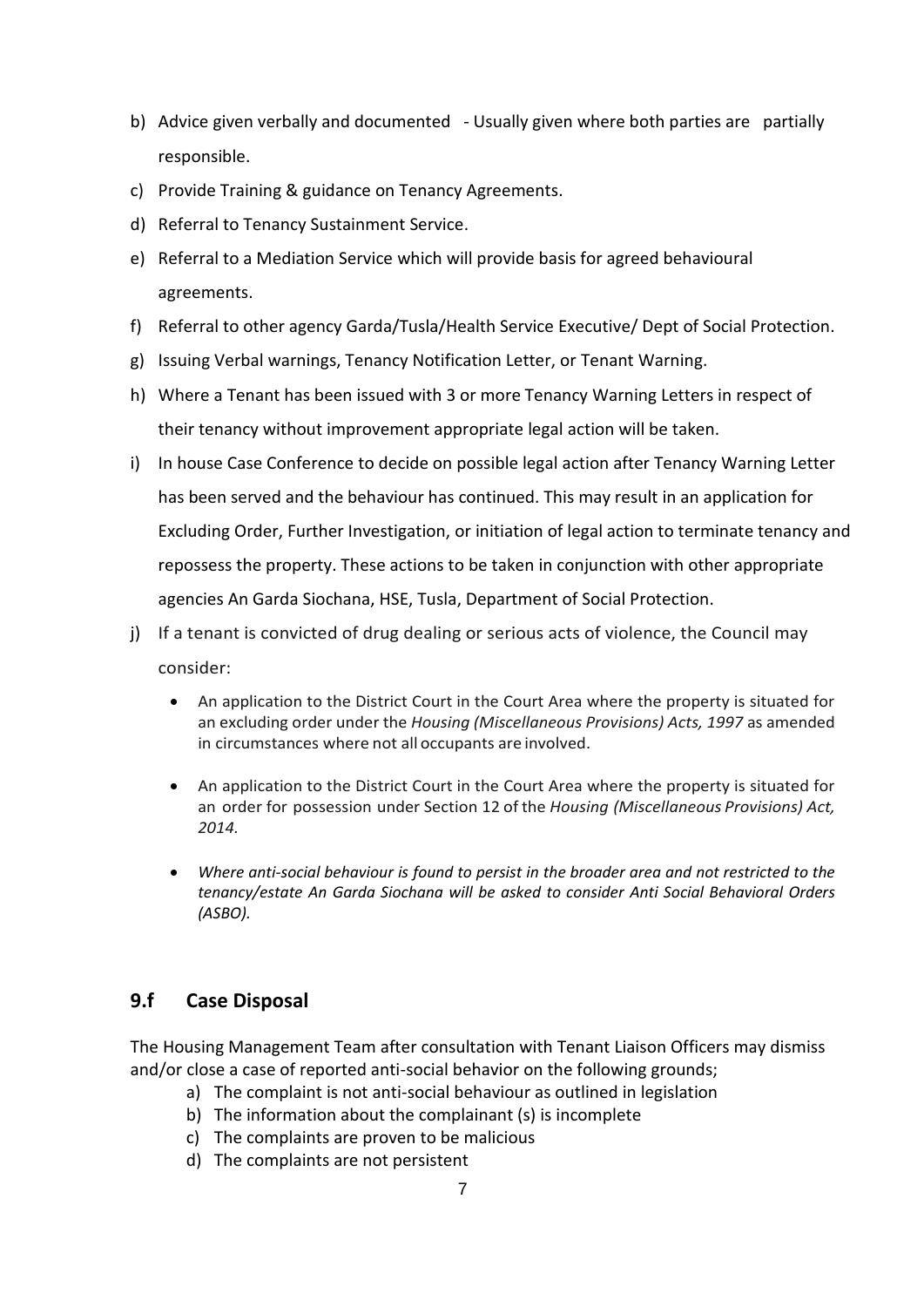- e) No evidence is provided to confirm anti-social behavior
- f) Following investigation and monitoring by the TLO, no evidence of anti-social behaviour has been established.

The Tenant Liaison Officer will outline the reasons for dismissing the complaint in writing, to the complainant with details of how to submit an appeal within 14 days.

# **10. Inter-Agency Collaboration**

To achieve a co-ordinated approach to serious and persistent instances of anti-social behaviour Kilkenny County Council will arrange regular meetings with its partner state agencies of An Gardai, Health Service Executive, Tusla, Department of Social Protection to develop initiatives to prevent, reduce, and deal with cases of anti-social behaviour.

# **11. Partnership with Community Development Section – Estate Management**

#### **Definition of Estate Management**

#### **"Estate Management"** includes

- (a) The securing or promotion of the interests of any tenants, lessees, owners or occupiers, whether individually or generally, in the enjoyment of any house, building or land provided by a housing authority under the Housing Acts, 1966 to 1997.
- (b) The avoidance, prevention or abatement of anti-social behaviour in any housing estate in which is situate a house provided by a housing authority under the Housing Acts 1966 to 1997.

#### **Building Sustainable Communities**

Sustainable communities are places where people want to live and work, now and in the future. They meet the diverse needs of existing and future residents, are sensitive to their environment, and contribute to a high quality of life. They are safe and inclusive, well planned, built and run, and offer equality of opportunity and good services for all. Kilkenny County Council recognise the importance of resident and tenant participation in estate management and are committed to working in partnership with residents and tenants to promote estate management in their estates A key objective of the Kilkenny County Council is to create sustainable communities with a key focus on developing good estate management practice.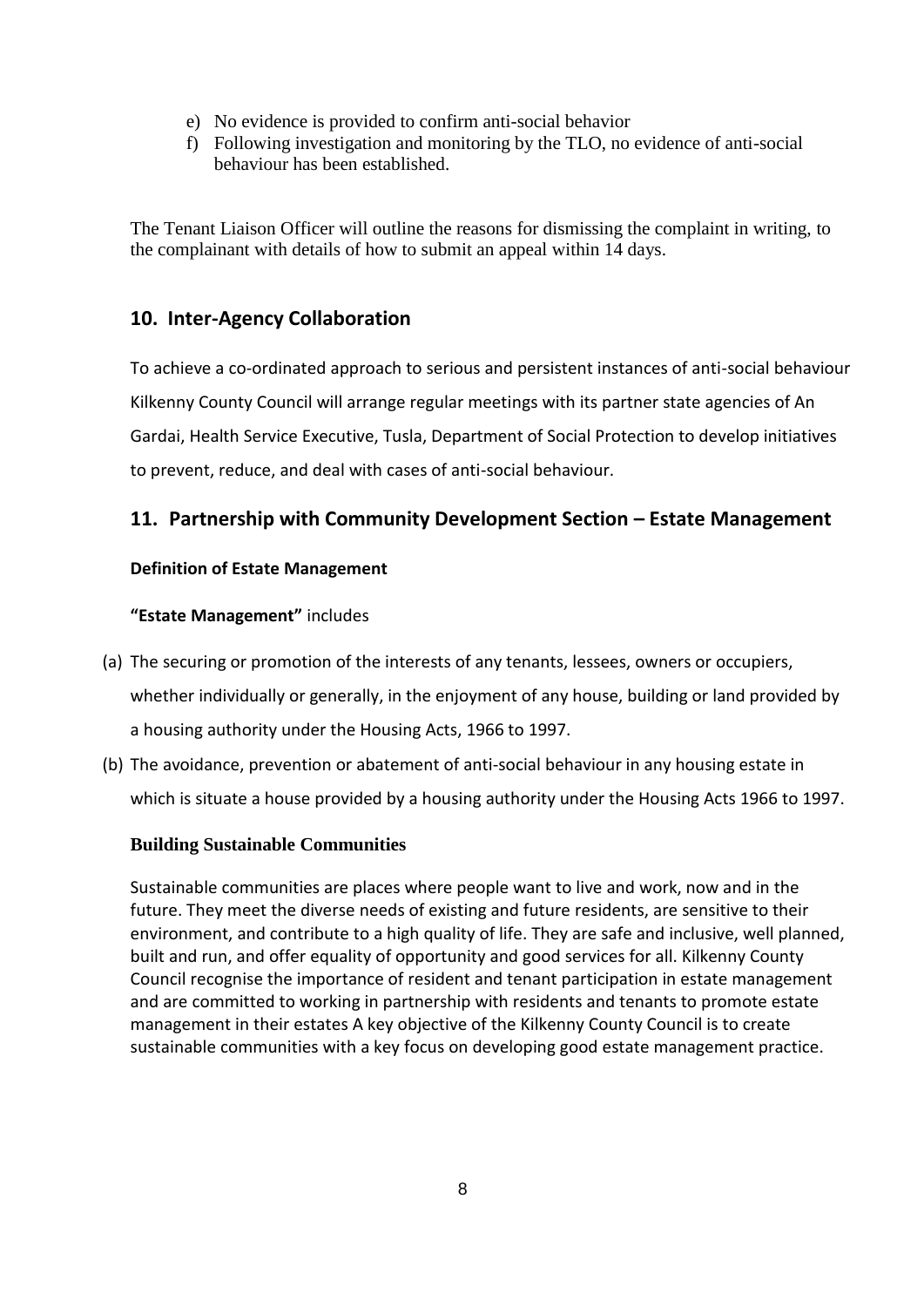#### **Estate Management**

Kilkenny County Council recognise the importance of resident and tenant participation in estate management and is committed to working in partnership with residents and tenants to promote estate management in their estates.

Our objectives include:

- Assisting in developing sustainable communities by consulting on issues which may affect their physical environment and/or their community.
- To promote estate management in Kilkenny County Council estates & to improve the quality of information being disseminated to communities through various mediums.
- To assist in the development of projects and provide estate enhancement funding and supports to residents that will enable an appropriate level of estate management.

#### **Engaging with Communities**

Kilkenny County Council is committed to building good relations within the community to ensure effective estate management.

Kilkenny County Council will help and assist in the development of and support of:

- Resident Committees / Networks.
- Working with other sections within Kilkenny County Council (to further develop initiatives for the betterment of your community.
- The Kilkenny Public Participation Network is the new structure and platform through which the local community can engage with Kilkenny County Council. It forms the link between Voluntary & Community, Social Inclusion & Environmental sectors and the local governing body.
- Development of specific projects.
- Administration of estate management grants including the estate management grant for Kilkenny County Council housing estates, the tidy estates competition and other estate management projects including the large project grant.
- Development of communication structures to help inform residents of grant funding schemes and programmes available through the Council.
- Encouragement of participation in programmes like the National Pride of Place competitions.

#### **Why do we need a Community Committee?**

A residents committee is an effective way of organising estate management.

Well organised Residents Associations can play a key role in communicating issues and identifying solutions in their community.

A residents committee is necessary to apply for grants from funding providers.

A resident association can be used to consult with local authorities on environmental matters including estate enhancement, recreational amenities, street parking, traffic hazards, and amenity preservation.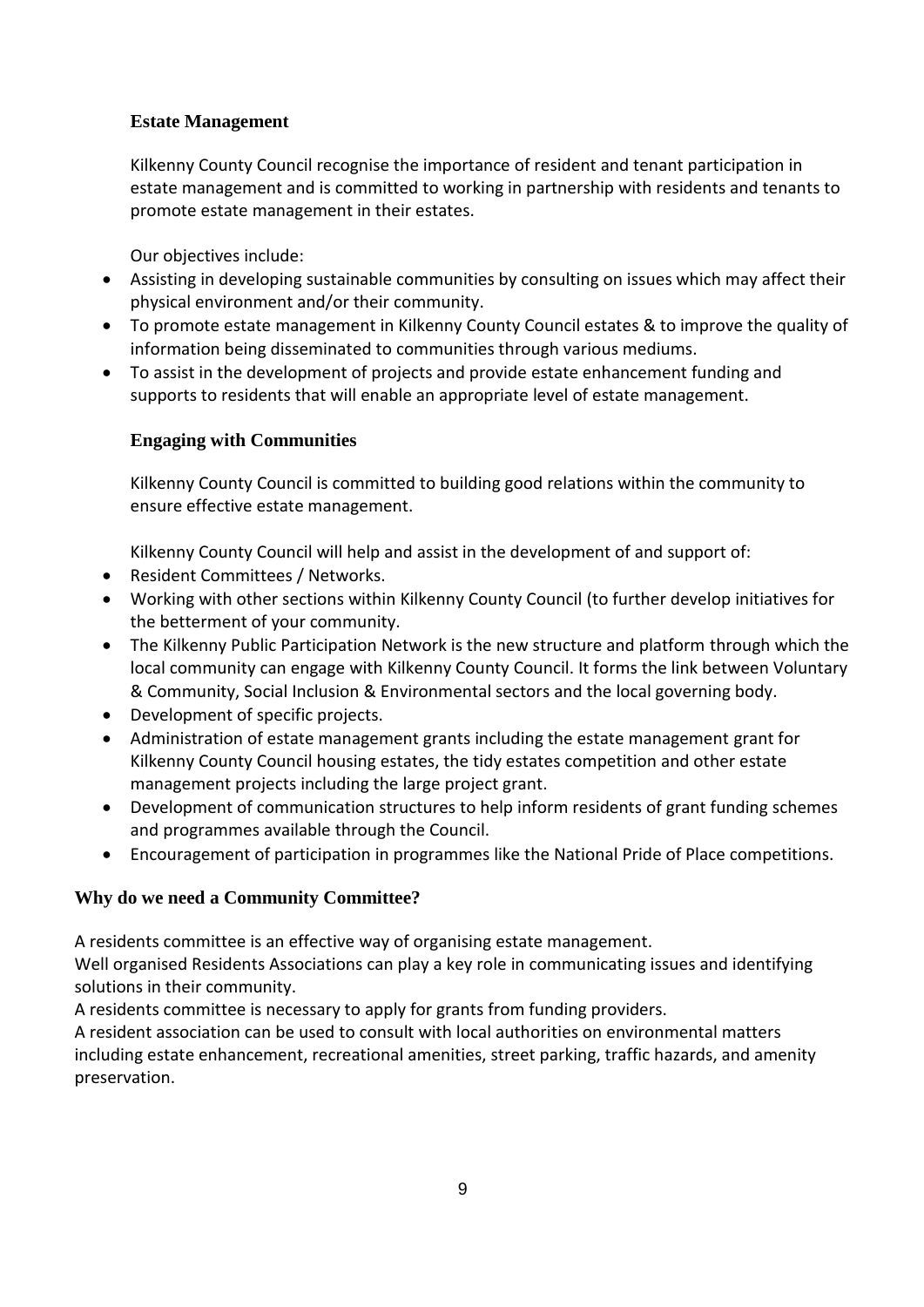# **12. Annual Reports**

The Council will publish monthly statistics in the CE Report on the following;

- Number of Anti-Social cases received
- Number of complaints received per category
- Number of closed cases

The Housing Department will provide quarterly reports to the Housing SPC and an annual report to the Council to include the following;

- Number of Verbal Warning issued
- Number of Tenancy Notifications issued
- Number of Tenancy Warnings issued
- Number of Possession Orders granted in Court
- Number of Excluding Orders obtained
- Number of repossessions/evictions for Anti-social behaviour
- Number of dwellings surrendered in lieu of legal action
- Number of abandonment notices served
- Number of tenancies acquired from abandonment notices served
- Number of anti-social cases per Municipal District
- Previous annual figures

# **13. Health & Safety of Staff**

The Tenant Liaison Officers are at times exposed to violence and aggression and therefore health & safety of our staff is of the upmost importance. The following strategies have been adopted within the Team;

- a) The Council's PMDS scheme monitors the training needs of all staff. The training requirements are assessed annually with Senior Management to include training such as anti-social behaviour training, anger management courses, interviewing skills, mediations skills etc.
- b) Protective clothing is available to staff.
- c) Where necessary for safety reasons, staff will operate with another Tenant Liaison Officer, the option of Body Cams will be investigated for lone workers.
- d) The Tenant Liaison Officers will carry out risk assessments before callouts are initiated.
- e) Counselling is available to staff if required.
- f) The assistance of An Garda Siochana will be called upon in some cases.
- g) A procedures manual is available to staff in this Team for correct protocol.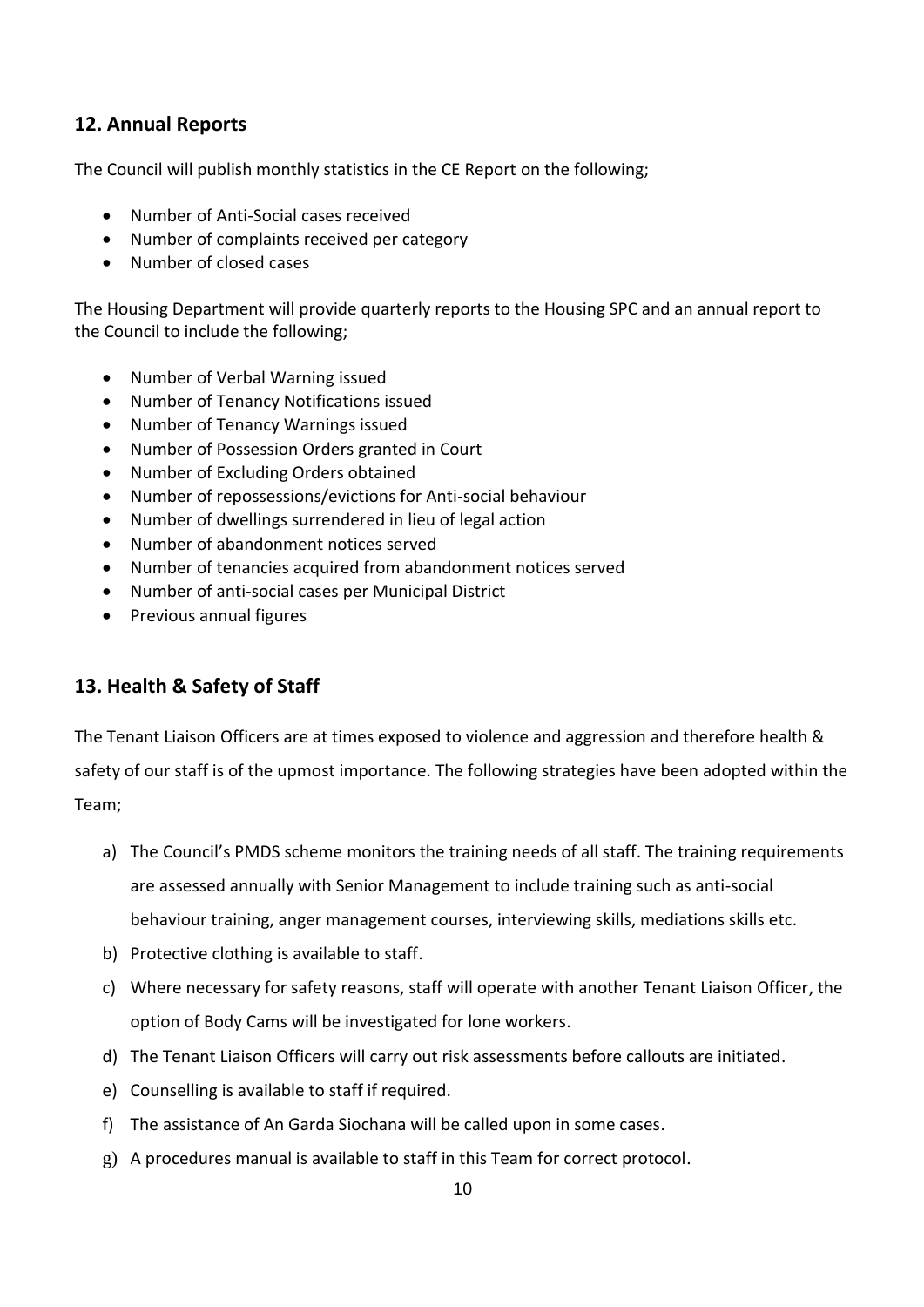- h) Staff are consulted regularly to contribute to new ways of protecting themselves while carrying out their duties.
- i) Kilkenny County Council will not tolerate any assaults, threats, intimidation, obstruction, harassment of, or interference with its employees who are involved in the implementation of this strategy in accordance with the provisions of the Housing Acts 1966 as amended and will institute legal proceedings against any person(s) engaged in such activity. Section 18 of the Housing (Miscellaneous Provisions) Act 1997 is amended by S. 19 (11) of the 2014 Act which creates a specific offence of intimidation against Housing Authority officials or employees, or any members of their families or households or any person who provides or is to provide evidence in any proceedings under the Act or Part 2 of the 2014 Act, the penalty being a Class A fine or 12 months imprisonment or both.

# **14.Customer Service/Appeals**

Kilkenny County Council is committed to providing a quality service to its tenants and the public.

If a tenant/customer is not satisfied with a decision made by Kilkenny County Council, any complaints or appeals can be addressed to Senior Executive Officer who is the Review Officer and has not been involved in the original decision.

*Senior Executive Officer Housing Department Johns Green House Kilkenny* 

Any person who is unhappy with the decision of the Review Officer can refer the complaint to the office of the Ombudsman.

*The Office of the Ombundsman, 18 Lower Leeson Street, Dublin 2. Email: [ombudsman@ombudsman.gov.ie](mailto:ombudsman@ombudsman.gov.ie)*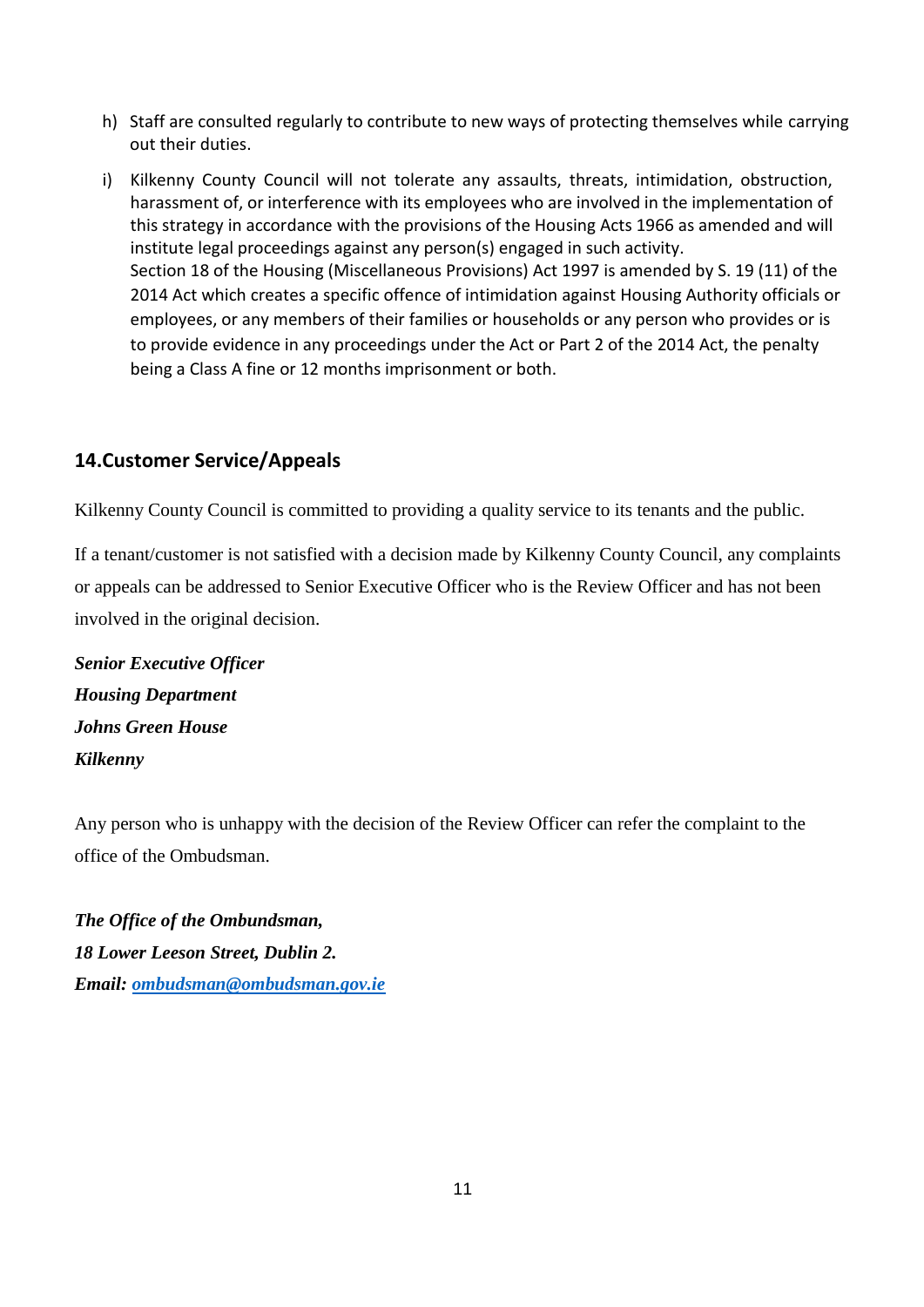# **15.Five Year Action Plan Anti-Social Behaviour Strategy**

|                                   | <b>TIMEFRAME</b>                 |
|-----------------------------------|----------------------------------|
|                                   |                                  |
|                                   | <b>Short Term (0-6 months)</b>   |
|                                   | <b>Medium Term (7-24 months)</b> |
|                                   | Long Term (2-5 years)            |
| <b>Kilkenny County Council</b>    | <b>Short Term</b>                |
| <b>Housing Department</b>         |                                  |
| <b>Environment Department</b>     |                                  |
| <b>Finance Department</b>         |                                  |
| <b>Planning Department</b>        |                                  |
| <b>Kilkenny County Council</b>    | <b>Short Term</b>                |
|                                   |                                  |
|                                   |                                  |
|                                   |                                  |
| <b>Kilkenny County Council</b>    | <b>Short Term</b>                |
| <b>Carlow County Council</b>      |                                  |
| <b>Waterford County Council,</b>  |                                  |
| <b>South Tipperary County</b>     |                                  |
| <b>Council, Wexford County</b>    |                                  |
| <b>Council, Laois County</b>      |                                  |
| <b>Council</b>                    |                                  |
| <b>Kilkenny County Council</b>    | <b>Short Term</b>                |
| An Garda Siochana                 |                                  |
| <b>Animal Welfare Agencies</b>    |                                  |
| <b>Health Service Executive</b>   |                                  |
| <b>Dept. of Social Protection</b> |                                  |
| Tusla                             |                                  |
|                                   |                                  |
|                                   |                                  |
|                                   |                                  |
|                                   | <b>PARTNER</b>                   |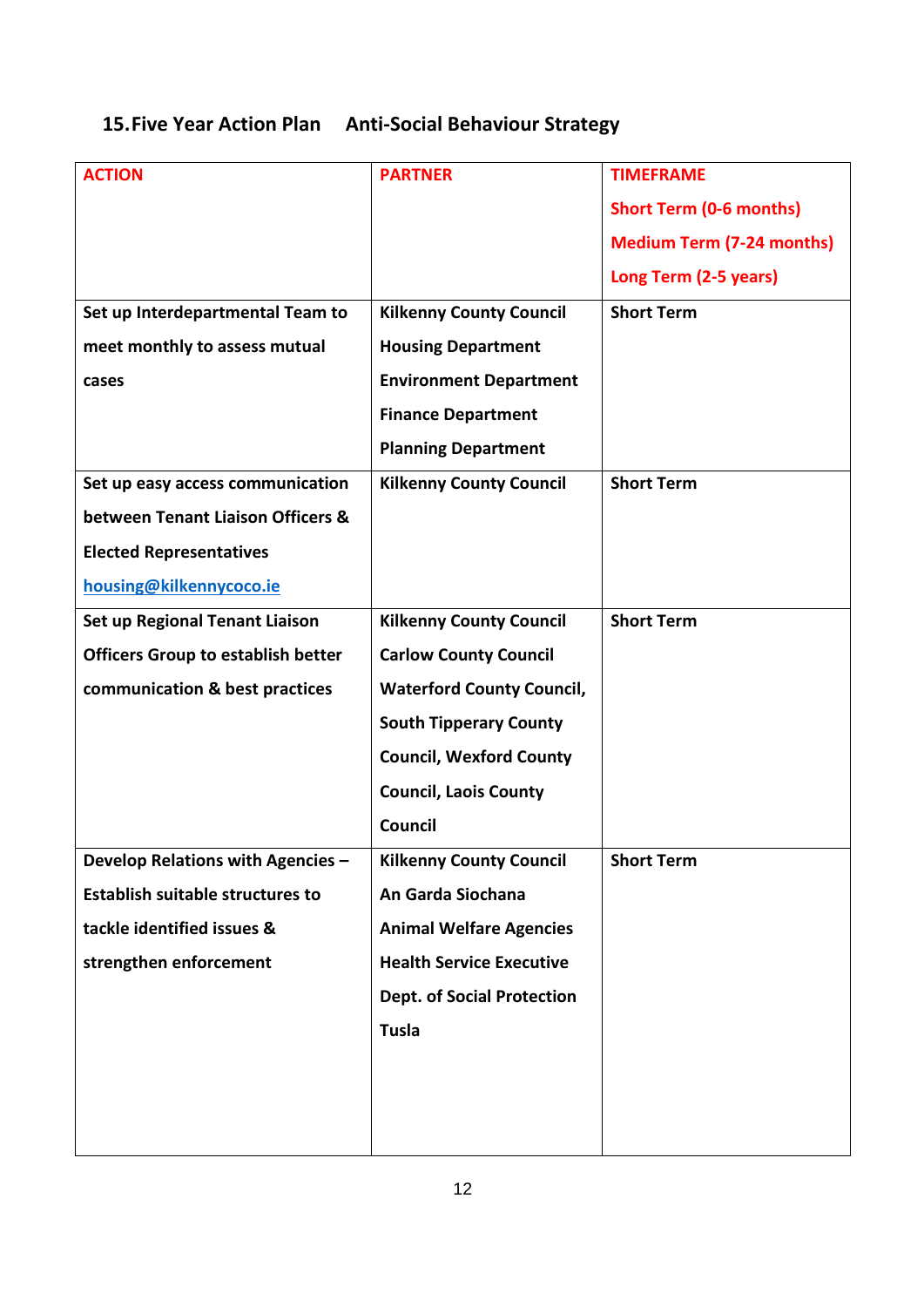| <b>ACTION</b>                               | <b>PARTNER</b>                 | <b>TIMEFRAME</b>                |
|---------------------------------------------|--------------------------------|---------------------------------|
|                                             |                                | <b>Short Term (0-6 months)</b>  |
|                                             |                                | <b>Medium Term 7-24 months)</b> |
|                                             |                                | Long Term (2-5 years)           |
| Identify estates with high levels of        | <b>Kilkenny County Council</b> | <b>Short to Long Term</b>       |
| anti-social behaviour. Support              | <b>Community Section</b>       |                                 |
| residents to set up committees to           | <b>Housing Section</b>         |                                 |
| encourage tenant participation,             |                                |                                 |
| good estate management practices,           |                                |                                 |
| reduce waste etc.                           |                                |                                 |
| 100 inspections to be undertaken            | <b>Kilkenny County Council</b> | <b>Short to Medium Term</b>     |
| per year of Local Authority                 | <b>Housing Section</b>         |                                 |
| tenancies to reduce hoarding of             |                                |                                 |
| refuse & poor maintenance issues            |                                |                                 |
| <b>Develop Tenancy Management</b>           | <b>Kilkenny County Council</b> | Short - Long Term               |
| <b>Assistance Programme for Vulnerable</b>  | <b>Private Contractor</b>      |                                 |
| Tenants for house & garden                  |                                |                                 |
| maintenance, refuse disposal.               |                                |                                 |
|                                             |                                |                                 |
| <b>Identify Private Mediation Service</b>   | <b>Kilkenny County Council</b> | Short - Long Term               |
| to offer to tenants at Tenancy              | <b>Private Contractor</b>      |                                 |
| <b>Warning Stage</b>                        |                                |                                 |
| Produce quarterly report to                 | <b>Kilkenny County Council</b> | <b>Short Term</b>               |
| <b>Housing SPC on anti-social</b>           |                                |                                 |
| behaviour statistics                        |                                |                                 |
| <b>Increase No. of Tenancy</b>              | <b>Kilkenny County Council</b> | <b>Short Term</b>               |
| <b>Notifications &amp; Tenancy Warnings</b> |                                |                                 |
| <b>Served</b>                               |                                |                                 |
| <b>Identify Fifty Tenancies for Tenancy</b> | <b>Kilkenny County Council</b> | <b>Short Term</b>               |
| Review per annum                            | <b>Housing Department</b>      |                                 |
|                                             |                                |                                 |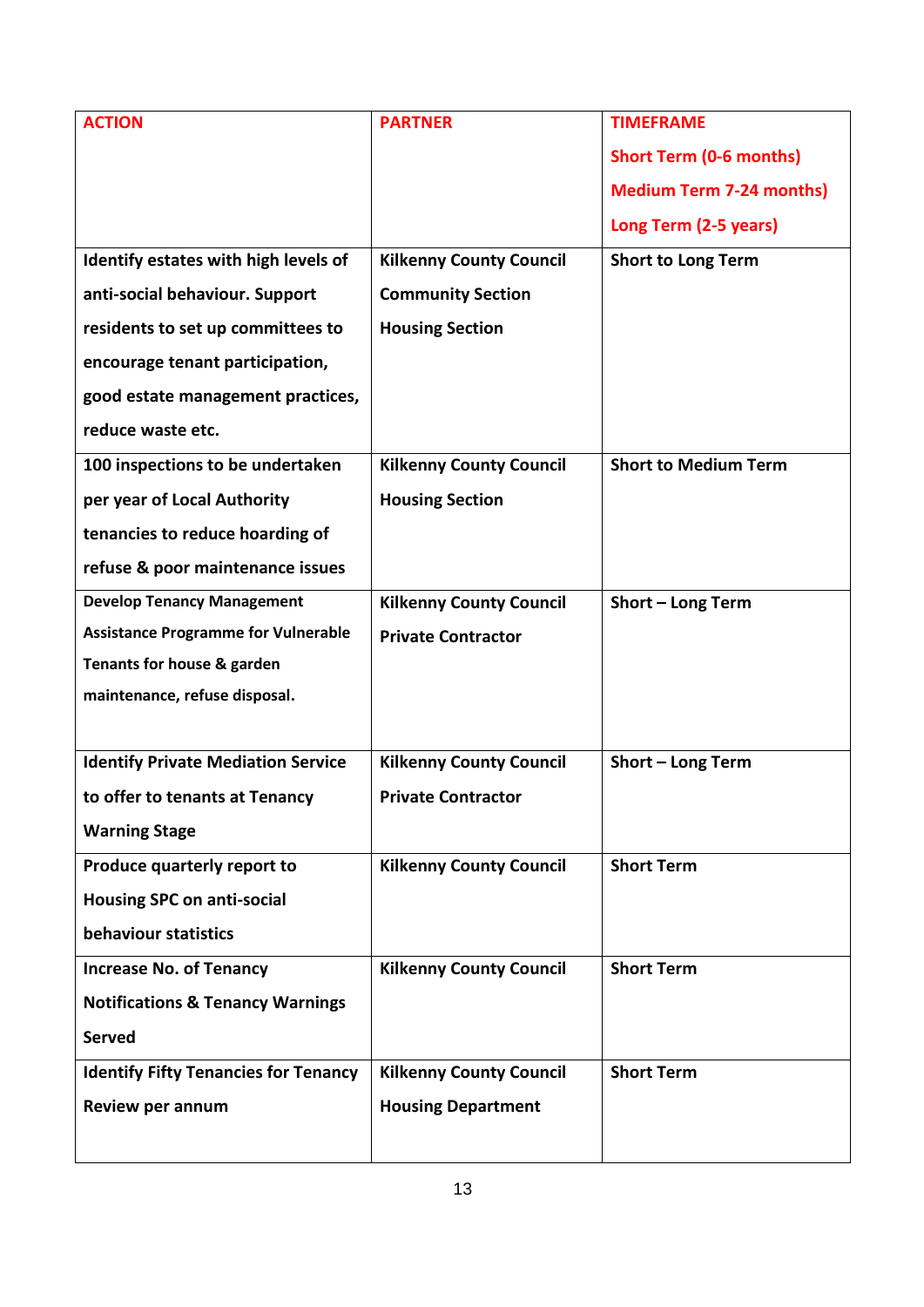| <b>ACTION</b>                         | <b>PARTNER</b>                 | <b>TIMEFRAME</b>                |
|---------------------------------------|--------------------------------|---------------------------------|
|                                       |                                | <b>Short Term(0-6 months)</b>   |
|                                       |                                | <b>Medium Term(7-24 months)</b> |
|                                       |                                | Long Term (2-5 years)           |
| <b>Pilot Project: To Produce</b>      | <b>Housing Department</b>      | <b>Short - Medium Term</b>      |
| information leaflet for tenants on    | <b>Community Department</b>    |                                 |
| services available in local           | <b>Family Resource Centres</b> |                                 |
| <b>Community Centres &amp; Family</b> | <b>Public Participation</b>    |                                 |
| <b>Resource Centres</b>               | <b>Network</b>                 |                                 |
| Monthly meetings with local           | <b>Housing Department</b>      | Short - Long Term               |
| community to develop better           | <b>Newpark Family Resource</b> |                                 |
| communications between local          | <b>Centre, Bishop Birch</b>    |                                 |
| authority and the community           | <b>Community Centre, Happe</b> |                                 |
|                                       | House Hebron Park, Fr.         |                                 |
|                                       | <b>McGrath Centre</b>          |                                 |
| Website & revise information &        | <b>Kilkenny County Council</b> | <b>Short Term</b>               |
| update same to include easier ways    |                                |                                 |
| to Report Anti-Social Behaviour       |                                |                                 |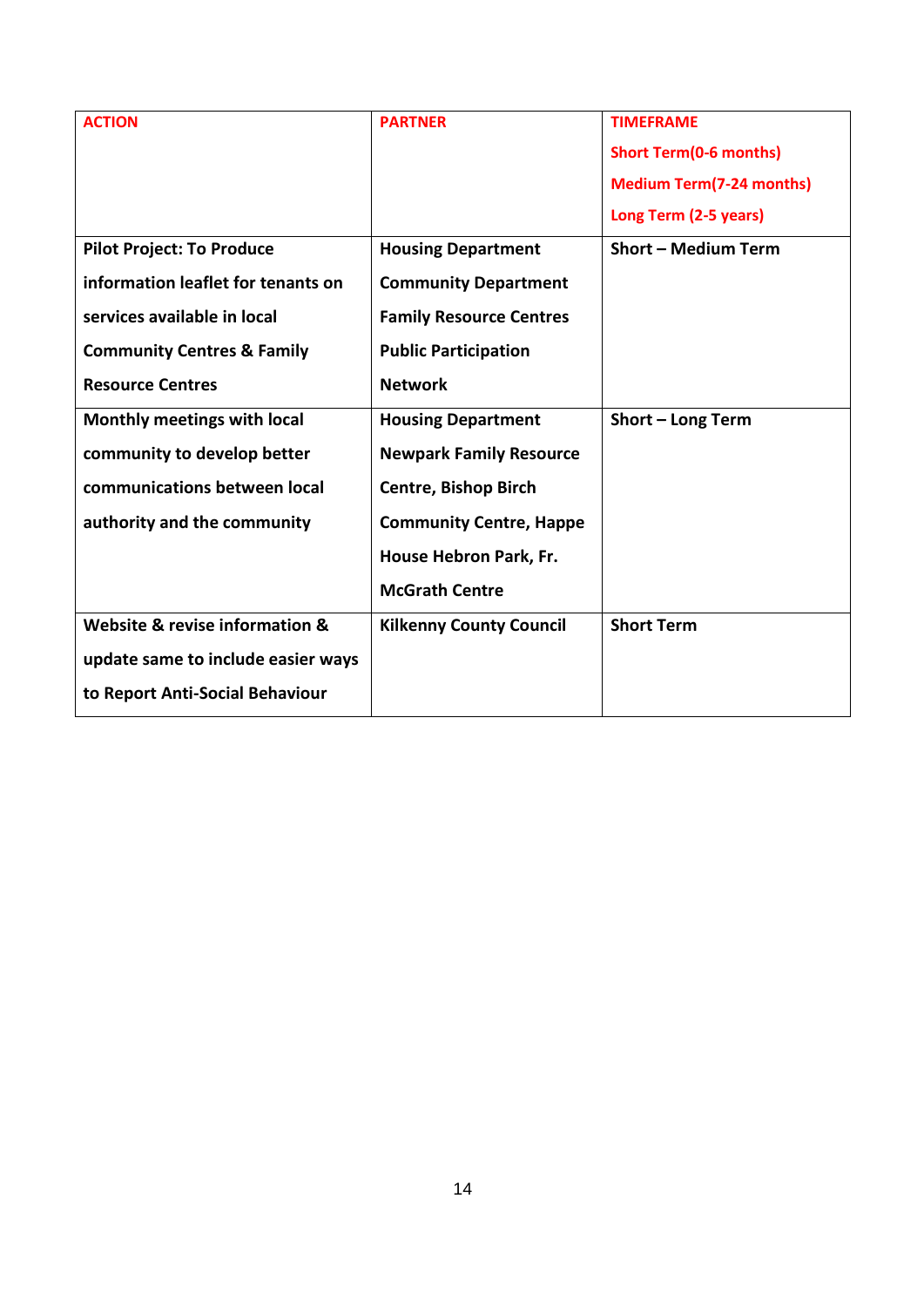## **APPENDIX A**

Record No.: \_\_\_\_\_\_\_\_\_\_\_\_\_\_

## **Anti-Social Behaviour Complaint Form**

## **KILKENNY COUNTY COUNCIL**

|  | <b>HOUSING SECTION</b> |  |  |
|--|------------------------|--|--|
|--|------------------------|--|--|

\_\_\_\_\_\_\_\_\_\_\_\_\_\_\_\_\_\_\_\_\_\_\_\_\_\_\_\_\_\_\_\_\_\_\_\_\_\_\_\_\_\_\_\_\_\_\_\_\_\_\_\_\_\_\_\_\_\_\_\_\_\_\_\_\_\_\_\_\_\_\_\_\_\_\_\_\_\_\_\_\_\_\_\_\_\_\_\_\_\_\_

\_\_\_\_\_\_\_\_\_\_\_\_\_\_\_\_\_\_\_\_\_\_\_\_\_\_\_\_\_\_\_\_\_\_\_\_\_\_\_\_\_\_\_\_\_\_\_\_\_\_\_\_\_\_\_\_\_\_\_\_\_\_\_\_\_\_\_\_\_\_\_\_\_\_\_\_\_\_\_\_\_\_\_\_\_\_\_\_\_\_\_

RECORD OF COMPLAINT: -

(TO BE COMPLETED BY THE PERSON MAKING A COMPLAINT ABOUT ANTI-SOCIAL BEHAVIOUR/BREACH OF TENANCY) IF YOU WISH TO HAVE YOUR NAME AS THE COMPLAINANT WITHHELD PLEASE INDICATE BY TICKING THIS BOX:

SECTION (A).

WHO ARE YOU COMPLAINING ABOUT? WHO ARE YOU COMPLAINING ABOUT?

THEIR NAMES AND ADDRESSES: \_\_\_\_\_\_\_\_\_\_\_\_\_\_\_\_\_\_\_\_\_\_\_\_\_\_\_\_\_\_\_\_\_\_\_\_\_\_\_\_\_\_\_\_\_\_\_\_\_\_\_\_\_\_\_\_\_\_\_\_\_\_\_\_

SECTION (B).

DETAILS OF COMPLAINT:

\_\_\_\_\_\_\_\_\_\_\_\_\_\_\_\_\_\_\_\_\_\_\_\_\_\_\_\_\_\_\_\_\_\_\_\_\_\_\_\_\_\_\_\_\_\_\_\_\_\_\_\_\_\_\_\_\_\_\_\_\_\_\_\_\_\_\_\_\_\_\_\_\_\_\_\_\_\_\_\_\_\_\_\_\_\_\_\_\_\_\_ TIME & DATE OF INCIDENT(S):

LOCATION(S):

SECTION (C).

WERE THERE ANY WITNESSES? WERE THERE ANY WITNESSES?

ARE THEY WILLING TO SIGN STATEMENTS OF EVIDENCE TO SUPPORT YOUR COMPLAINT? IF SO, PLEASE NAME THEM AND SUPPLY THEIR CONTACT NUMBERS HERE: NAME: ADDRESS: TELEPHONE

\_\_\_\_\_\_\_\_\_\_\_\_\_\_\_\_\_\_\_\_\_\_\_\_\_\_\_\_\_\_\_\_\_\_\_\_\_\_\_\_\_\_\_\_\_\_\_\_\_\_\_\_\_\_\_\_\_\_\_\_\_\_\_\_\_\_\_\_\_\_\_\_\_\_\_\_\_\_\_\_\_\_\_\_\_\_\_\_\_\_\_

\_\_\_\_\_\_\_\_\_\_\_\_\_\_\_\_\_\_\_\_\_\_\_\_\_\_\_\_\_\_\_\_\_\_\_\_\_\_\_\_\_\_\_\_\_\_\_\_\_\_\_\_\_\_\_\_\_\_\_\_\_\_\_\_\_\_\_\_\_\_\_\_\_\_\_\_\_\_\_\_\_\_\_\_\_\_\_\_\_\_\_

NUMBER:\_\_\_\_\_\_\_\_\_\_\_\_\_\_\_\_\_\_\_\_\_\_\_\_\_\_\_\_\_\_\_\_\_\_\_\_\_\_\_\_\_\_\_\_\_\_\_\_\_\_\_\_\_\_\_\_\_\_\_\_\_\_\_\_\_\_\_\_\_\_\_\_\_\_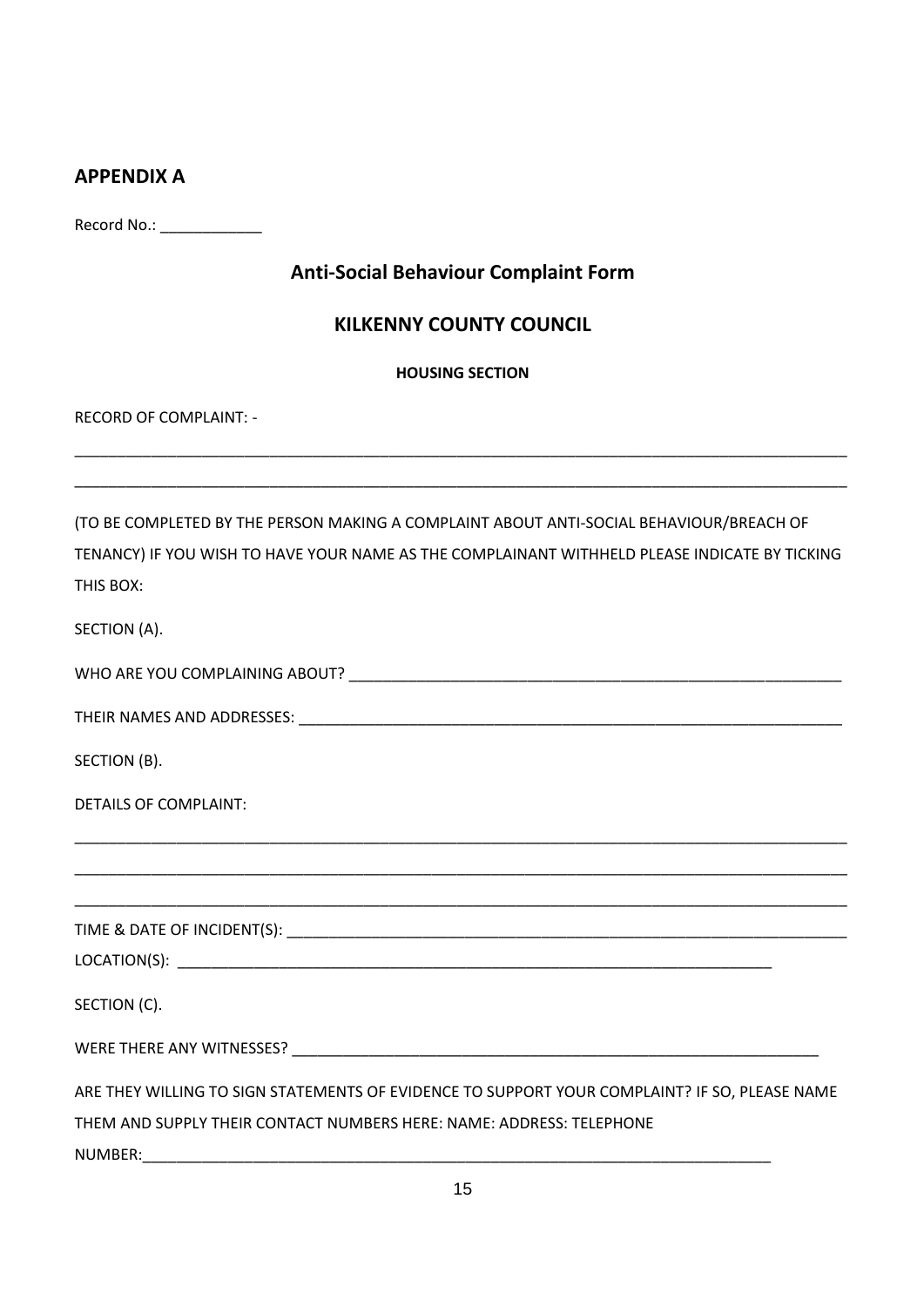WHAT DO YOU SAY IS THE BREACH OF TENANCY? PLEASE COMPLETE THE DETAILS OF YOUR COMPLAINT USING THE SPACE BELOW:

\_\_\_\_\_\_\_\_\_\_\_\_\_\_\_\_\_\_\_\_\_\_\_\_\_\_\_\_\_\_\_\_\_\_\_\_\_\_\_\_\_\_\_\_\_\_\_\_\_\_\_\_\_\_\_\_\_\_\_\_\_\_\_\_\_\_\_\_\_\_\_\_\_\_\_\_\_\_\_\_\_\_\_\_\_\_\_\_\_\_\_

\_\_\_\_\_\_\_\_\_\_\_\_\_\_\_\_\_\_\_\_\_\_\_\_\_\_\_\_\_\_\_\_\_\_\_\_\_\_\_\_\_\_\_\_\_\_\_\_\_\_\_\_\_\_\_\_\_\_\_\_\_\_\_\_\_\_\_\_\_\_\_\_\_\_\_\_\_\_\_\_\_\_\_\_\_\_\_\_\_\_\_

\_\_\_\_\_\_\_\_\_\_\_\_\_\_\_\_\_\_\_\_\_\_\_\_\_\_\_\_\_\_\_\_\_\_\_\_\_\_\_\_\_\_\_\_\_\_\_\_\_\_\_\_\_\_\_\_\_\_\_\_\_\_\_\_\_\_\_\_\_\_\_\_\_\_\_\_\_\_\_\_\_\_\_\_\_\_\_\_\_\_\_

\_\_\_\_\_\_\_\_\_\_\_\_\_\_\_\_\_\_\_\_\_\_\_\_\_\_\_\_\_\_\_\_\_\_\_\_\_\_\_\_\_\_\_\_\_\_\_\_\_\_\_\_\_\_\_\_\_\_\_\_\_\_\_\_\_\_\_\_\_\_\_\_\_\_\_\_\_\_\_\_\_\_\_\_\_\_\_\_\_\_\_

\_\_\_\_\_\_\_\_\_\_\_\_\_\_\_\_\_\_\_\_\_\_\_\_\_\_\_\_\_\_\_\_\_\_\_\_\_\_\_\_\_\_\_\_\_\_\_\_\_\_\_\_\_\_\_\_\_\_\_\_\_\_\_\_\_\_\_\_\_\_\_\_\_\_\_\_\_\_\_\_\_\_\_\_\_\_\_\_\_\_\_

\_\_\_\_\_\_\_\_\_\_\_\_\_\_\_\_\_\_\_\_\_\_\_\_\_\_\_\_\_\_\_\_\_\_\_\_\_\_\_\_\_\_\_\_\_\_\_\_\_\_\_\_\_\_\_\_\_\_\_\_\_\_\_\_\_\_\_\_\_\_\_\_\_\_\_\_\_\_\_\_\_\_

SECTION (E). WAS THIS MATTER REPORTED TO AN GARDA SIOCHANA? IF SO, PLEASE SUPPLY THOSE DETAILS BELOW: WHO MADE THE REPORT AND ON WHAT DATE? WHICH GARDA STATION? NAME OF GARDA WHO TOOK REPORT? REFERENCE NUMBER/PULSE NUMBER OF REPORT IF KNOWN: DID THE GARDAI CALL TO INVESTIGATE THE

\_\_\_\_\_\_\_\_\_\_\_\_\_\_\_\_\_\_\_\_\_\_\_\_\_\_\_\_\_\_\_\_\_\_\_\_\_\_\_\_\_\_\_\_\_\_\_\_\_\_\_\_\_\_\_\_\_\_\_\_\_\_\_\_\_\_\_\_\_\_\_\_\_\_\_\_\_\_\_\_\_\_\_\_\_\_\_\_\_\_\_

\_\_\_\_\_\_\_\_\_\_\_\_\_\_\_\_\_\_\_\_\_\_\_\_\_\_\_\_\_\_\_\_\_\_\_\_\_\_\_\_\_\_\_\_\_\_\_\_\_\_\_\_\_\_\_\_\_\_\_\_\_\_\_\_\_\_\_\_\_\_\_\_\_\_\_\_\_\_\_\_\_\_\_\_\_\_\_\_\_\_\_

\_\_\_\_\_\_\_\_\_\_\_\_\_\_\_\_\_\_\_\_\_\_\_\_\_\_\_\_\_\_\_\_\_\_\_\_\_\_\_\_\_\_\_\_\_\_\_\_\_\_\_\_\_\_\_\_\_\_\_\_\_\_\_\_\_\_\_\_\_\_\_\_\_\_\_\_\_\_\_\_\_\_\_\_\_\_\_\_\_\_\_

\_\_\_\_\_\_\_\_\_\_\_\_\_\_\_\_\_\_\_\_\_\_\_\_\_\_\_\_\_\_\_\_\_\_\_\_\_\_\_\_\_\_\_\_\_\_\_\_\_\_\_\_\_\_\_\_\_\_\_\_\_\_\_\_\_\_\_\_\_\_\_\_\_\_\_\_\_\_\_\_\_\_\_\_\_\_\_\_\_\_\_

\_\_\_\_\_\_\_\_\_\_\_\_\_\_\_\_\_\_\_\_\_\_\_\_\_\_\_\_\_\_\_\_\_\_\_\_\_\_\_\_\_\_\_\_\_\_\_\_\_\_\_\_\_\_\_\_\_\_\_\_\_\_\_\_\_\_\_\_\_\_\_\_\_\_\_\_\_\_\_\_\_\_\_\_\_\_\_\_\_\_\_

\_\_\_\_\_\_\_\_\_\_\_\_\_\_\_\_\_\_\_\_\_\_\_\_\_\_\_\_\_\_\_\_\_\_\_\_\_\_\_\_\_\_\_\_\_\_\_\_\_\_\_\_\_\_\_\_\_\_\_\_\_\_\_\_\_\_\_\_\_\_\_\_\_\_\_\_\_\_\_\_\_\_\_\_\_\_\_\_\_\_\_

INCIDENT?

SECTION (F). WHAT IMPACT HAS THIS HAD ON YOU OR MEMBERS OF YOUR FAMILY? PLEASE GIVE DETAILS BELOW\_\_\_\_\_\_\_\_\_\_\_\_\_\_\_\_\_\_\_\_\_\_\_\_\_\_\_\_\_\_\_\_\_\_\_\_\_\_\_\_\_\_\_\_\_\_\_\_\_\_\_\_\_\_\_\_\_\_\_\_\_\_\_\_\_\_\_\_\_\_\_\_\_\_\_\_\_\_\_\_\_\_\_\_\_

(Continue on a separate sheet if necessary):

PLEASE COMPLETE YOUR OWN DETAILS BELOW: NAME: \_\_\_\_\_\_\_\_\_\_\_\_\_\_\_\_\_\_\_\_\_\_\_\_\_\_\_\_\_\_\_\_\_\_

ADDRESS: \_\_\_\_\_\_\_\_\_\_\_\_\_\_\_\_\_\_\_\_\_\_\_\_\_\_\_\_\_\_\_\_\_\_\_\_\_\_\_\_\_\_\_\_\_\_\_\_\_\_\_\_\_\_\_\_\_\_\_\_\_\_\_\_\_\_\_\_\_\_\_\_\_\_\_\_\_\_\_\_

ALL INFORMATION GIVEN BY ME IS TRUE TO THE BEST OF MY KNOWLEDGE SIGNATURE:

\_\_\_\_\_\_\_\_\_\_\_\_\_\_\_\_\_\_\_\_\_\_\_\_\_\_\_\_\_ DATE: \_\_\_\_/\_\_\_\_/\_\_\_\_\_\_\_\_ PLEASE COMPLETE AND RETURN TO TENANT

LIAISON OFFICER, HOUSING SECTION, KILKENNY COUNTY COUNCIL, HOUSING , JOHNS GREEN HOUSE, KILKENNY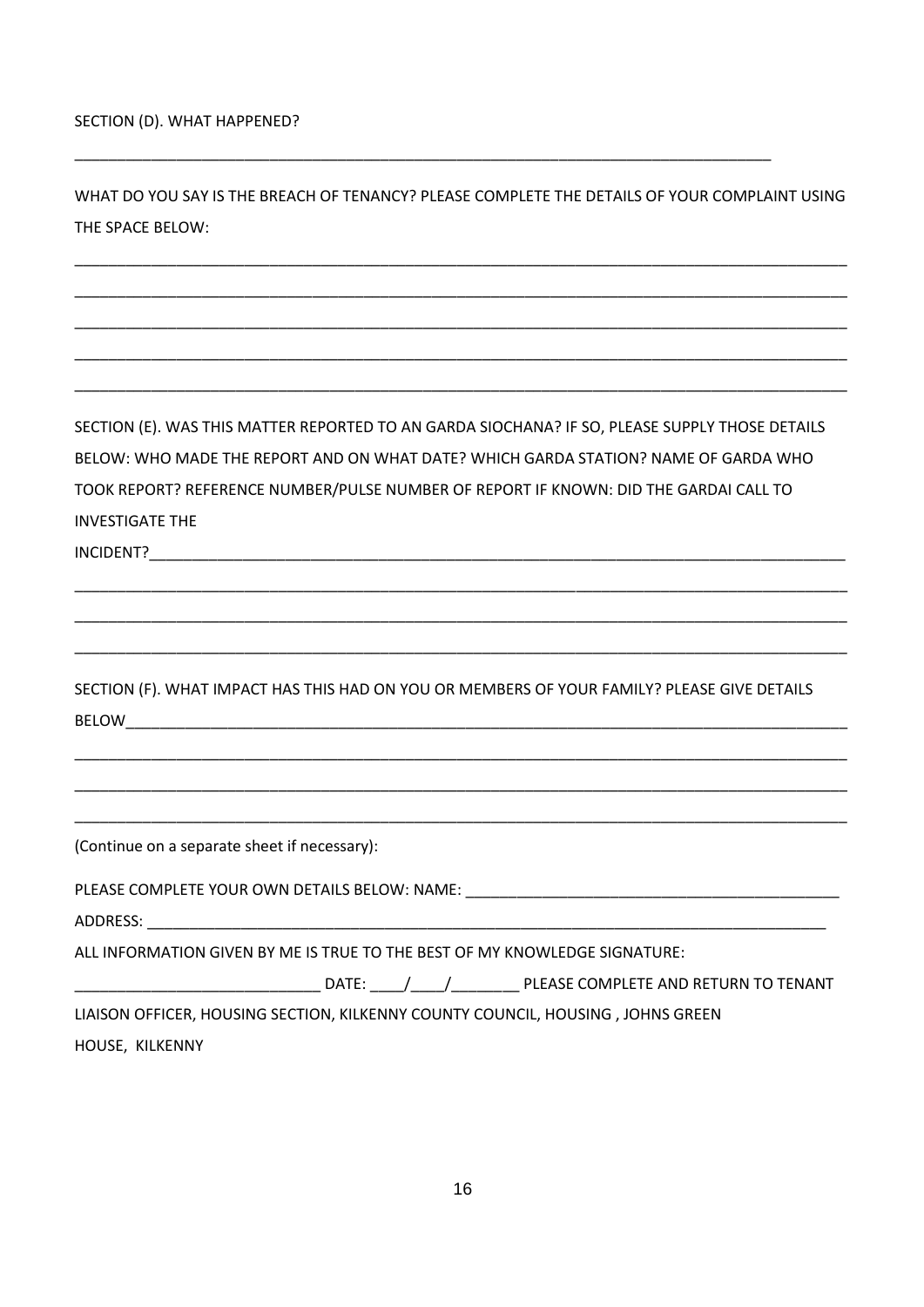# **APPENDIX A (ii)**

Record No.: \_\_\_\_\_\_\_\_\_\_\_\_\_

# **Anti-Social Behaviour Statement Form**

## **KILKENNY COUNTY COUNCIL**

#### **HOUSING SECTION**

(THIS STATEMENT WAS TAKEN BY TENANT LIAISON OFFICER KILKENNY COUNTY COUNCIL ON

(DATE). THE FOLLOWING PERSONS (S)

IF YOU WISH TO HAVE YOUR NAME AS THE COMPLAINANT WITHHELD PLEASE INDICATE BY TICKING THIS BOX:

 $(SIGNED)$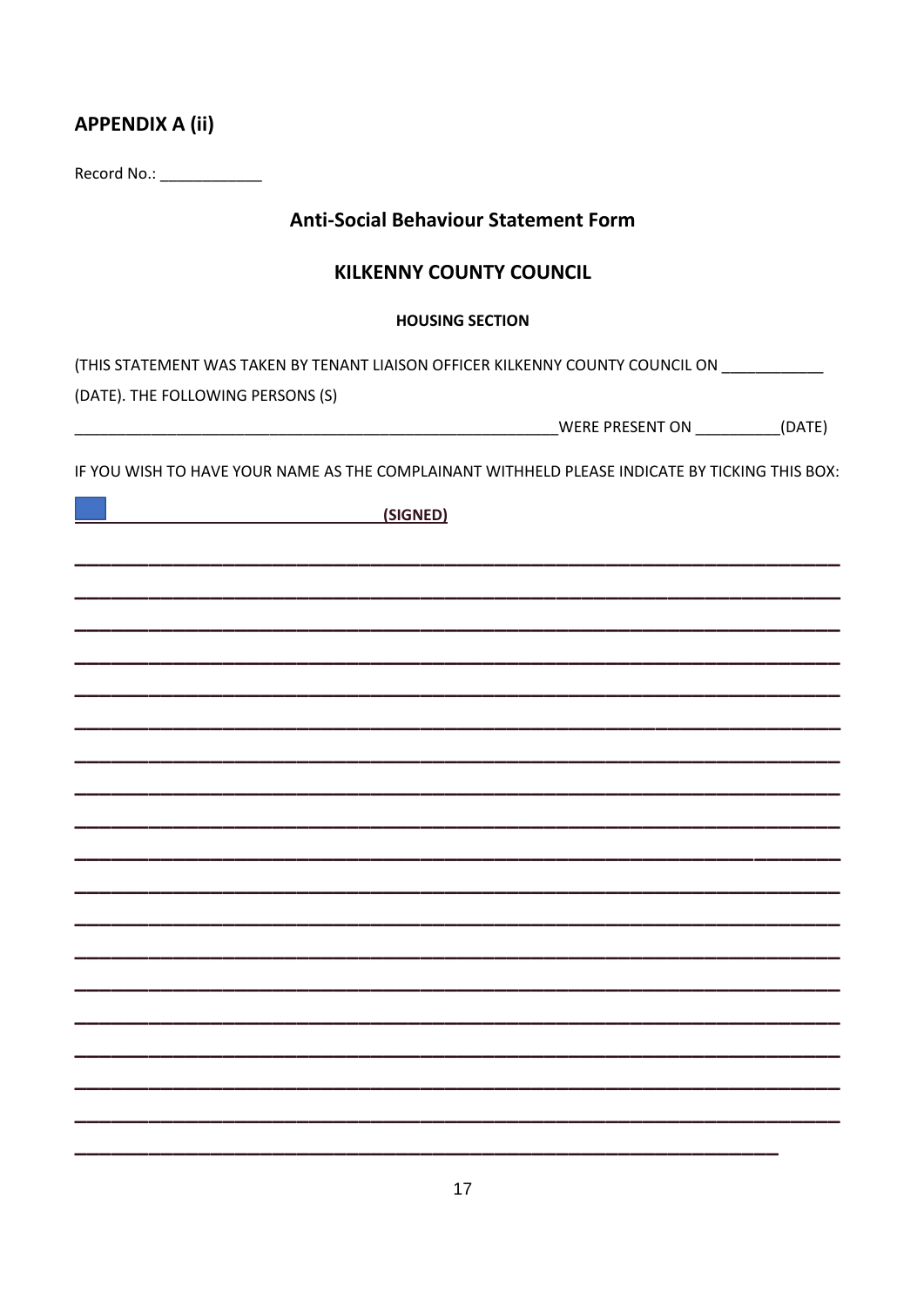Date: \_\_\_\_\_\_\_\_\_\_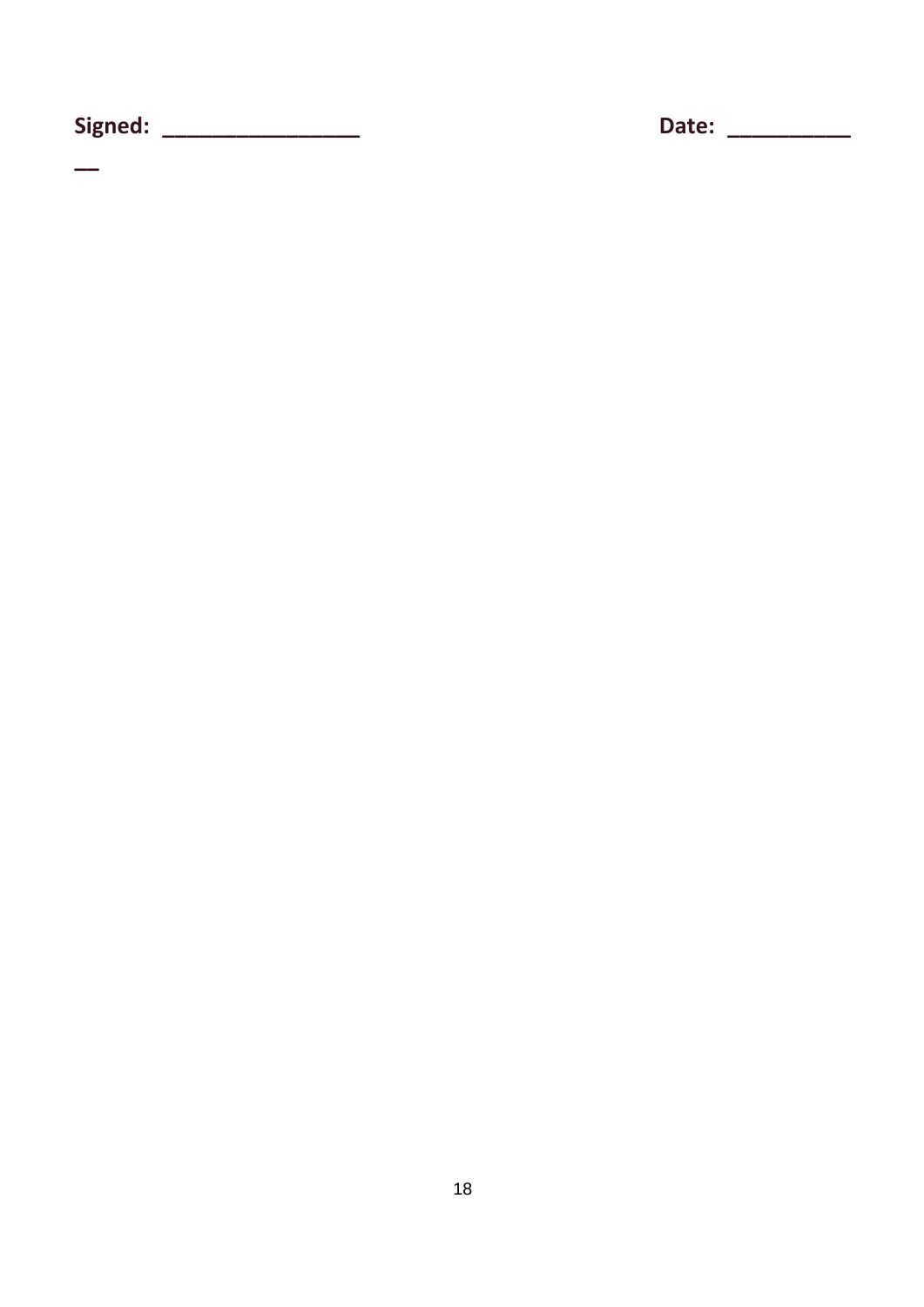# **Appendix B**

**NOTE1:**

**NOTE2:**

**NOTE3:**

**NOTE4:**

A 'relevant purchaser' is defined in the *Housing (Miscellaneous Provisions) Act 2014* as a person to whom a housing authority has sold a house under *the Housing Acts 1966 to 2014,* or his/her successor(s) in title, other than an affordable house.

An applicant for housing support - or a person who forms part of an application for housing support that has a court conviction must demonstrate a subsequent period crime free, before the application can be processed any further (excluding any period of custodial sentence).

Where there is a serious criminal investigation ongoing the application will be deferred for an appropriate period or pending the outcome of any investigation.

Where the Council believes that an applicant, or a person who forms part of the housing application, is involved in anti-social behaviour, the application will be deferred until the Council is satisfied that the person has engaged successfully with addressing the issues identified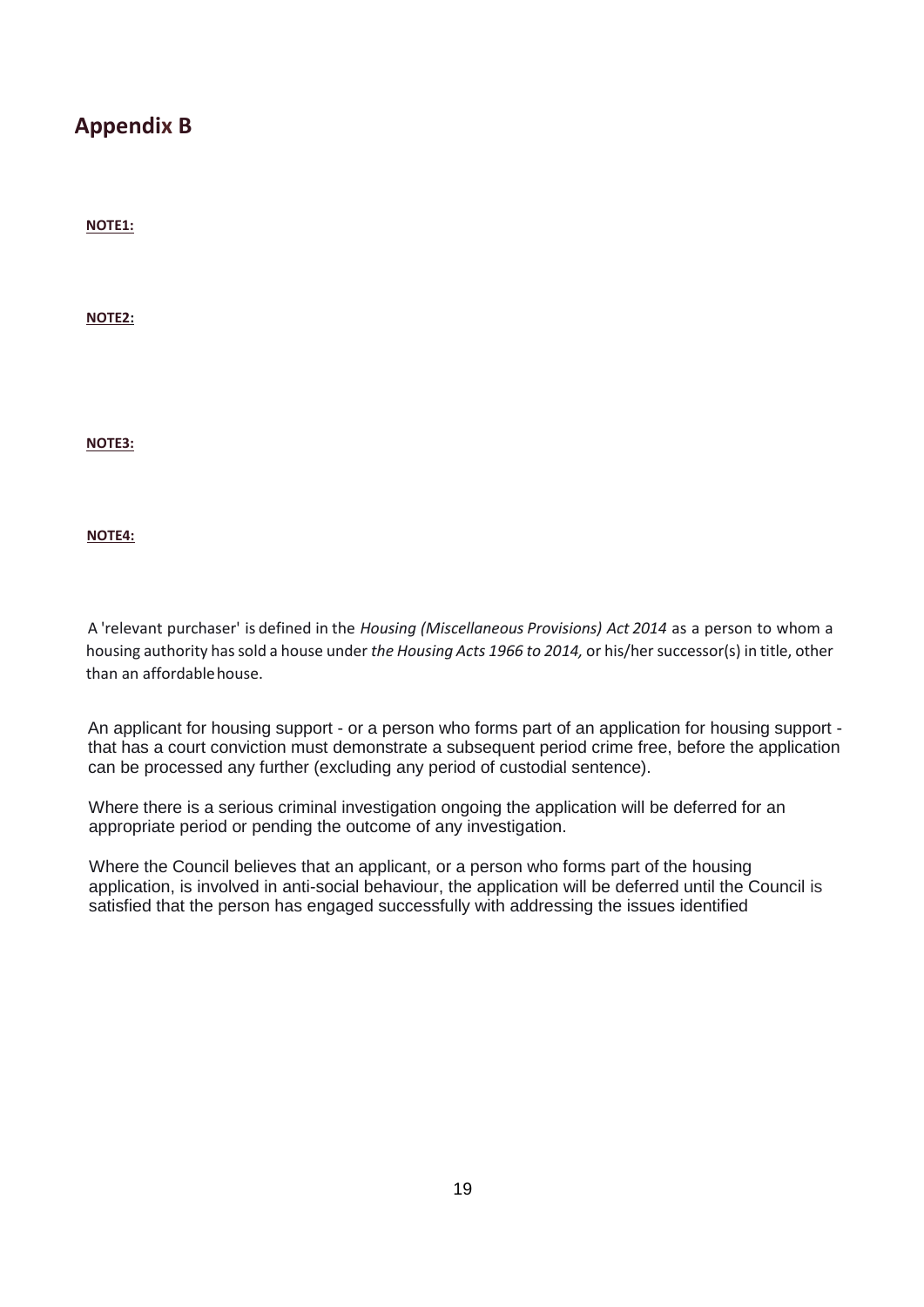# Appendix C: Written Warning

<Customer No/Property ID> <DATE><DATE>

<Name of Tenant> <Address l>, <Address l >, <Address 3>, Co. Kilkenny.

#### Re: **Breach of Tenancy - Allegations of AntisocialBehaviour**

#### Dear

It has been brought to the Council's attention that you are allegedly in breach of Clause \_ of Tenancy Agreement, signed by you on <date> which states;

#### *"CLAUSE 17:*

- *(a) Neither the tenant nor any member of his household or any household or any sub-tenant or visitor shall cause any nuisance of be guilty of or permit any conduct likely to cause annoyance or disturbance to any neighbours, their children or visitors orCouncilstaff.*
- *(b) The term "neighbour" means personsliving or working in the vicinity of the tenant's dwelling.*
- *(c) For the purposes this Agreement, the phrase "nuisance, annoyance or disturbance" shall include the use by the tenant of the dwelling for the commission of a criminal offence and without prejudice to the generality of this expression shall include all or any of the following:-*
	- *(i) harassment;*
	- *(ii) violence or threats of violence against the person or property;*
	- *(iii) threats, abuse or harassment of any kind or any act or omission causing disturbance, discomfort orinconvenience;*
	- *(iv) obstructions of any of the common areas, doorways and other exits and entrances in the block and in the estate;*
	- *(v) making an unreasonably loud noise by shouting, screaming, playing any musical instruments or sound reproduction equipment (including television , radio and hi-Ji) or using other machinery;*
	- *(vi) any act or omission which creates a danger to the wellbeing of any neighbour or to his/her belongings.*
	- *(vii) The tenant must not, at any time, invite or allow to remain on any part of the dwelling or garden, any persons in respect of whom the Council has notified the tenant that they should not enter or remain on the property;*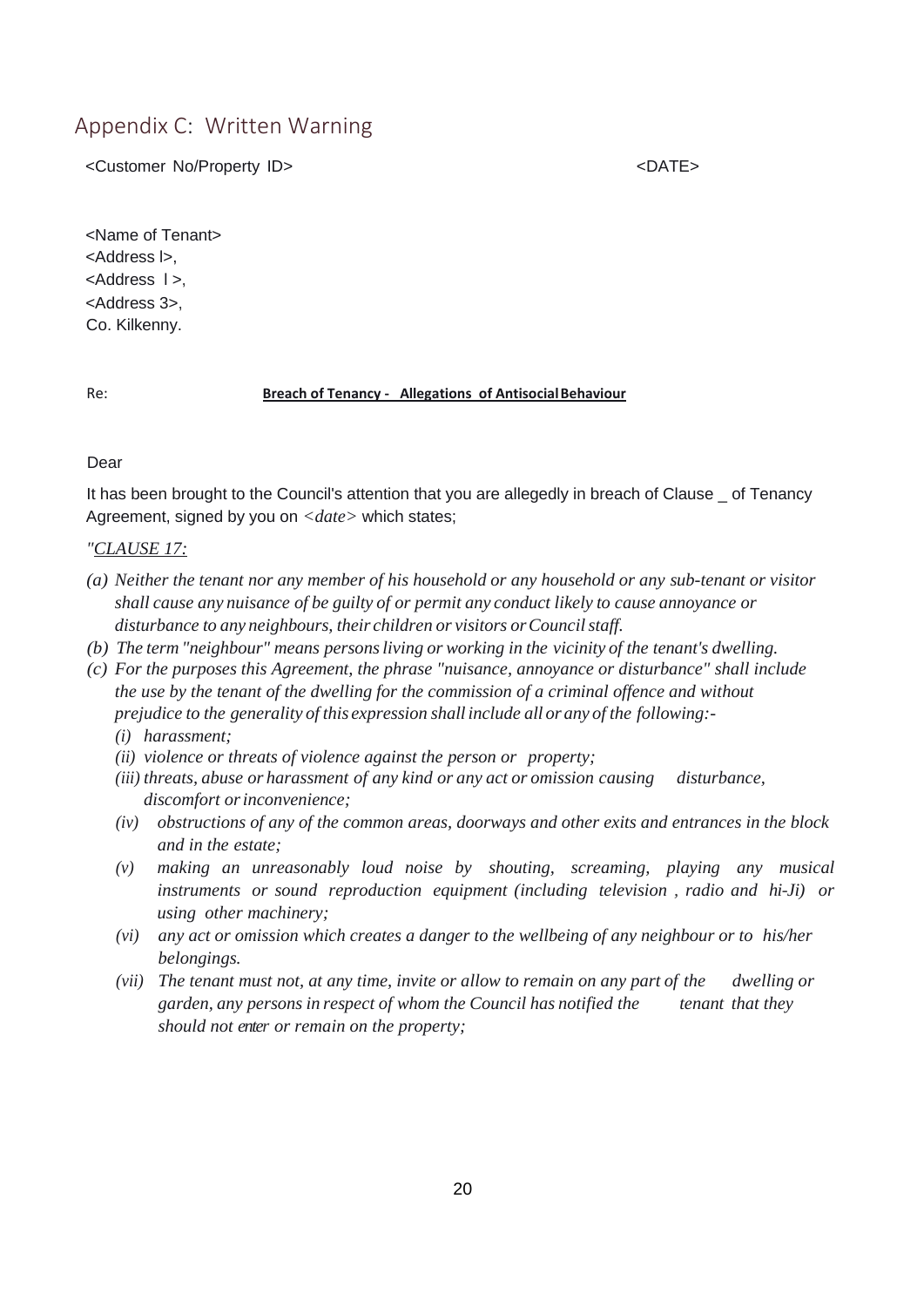- *(viii) A tenant evicted for a breach of this condition or part of it or any condition will be deemed for the purpose of re-housing to have deliberately rendered himself/herself homeless within the meaning of Section 11 (2)(b) of the Housing Act, 1988 and may not be provided with another home by the Council until such time as the Council is satisfied that the evicted tenant and his/her family are capable of living and are agreeable to live in the community without causing a further breach of this condition or any other condition of this agreement;*
- *(ix) The unlawful possession, cultivation, use and/or supply of a controlled substance within the meaning of the Misuse of Drugs Act,1977 as amended,*

**You are hereby warned that if you fail to adhere to the terms of the Tenancy Agreement the Council will have no option but to issue proceedings for the recovery of possession of**

**<ADDRESS> under Section 12 of the Housing (Miscellaneous Provisions) Act, 2014.**

**You should also be aware that if the Council evict you for breaches of the terms of the Tenancy Agreement you may not be subsequently re-housed by the Council.**

Yours sincerely,

Housing Section .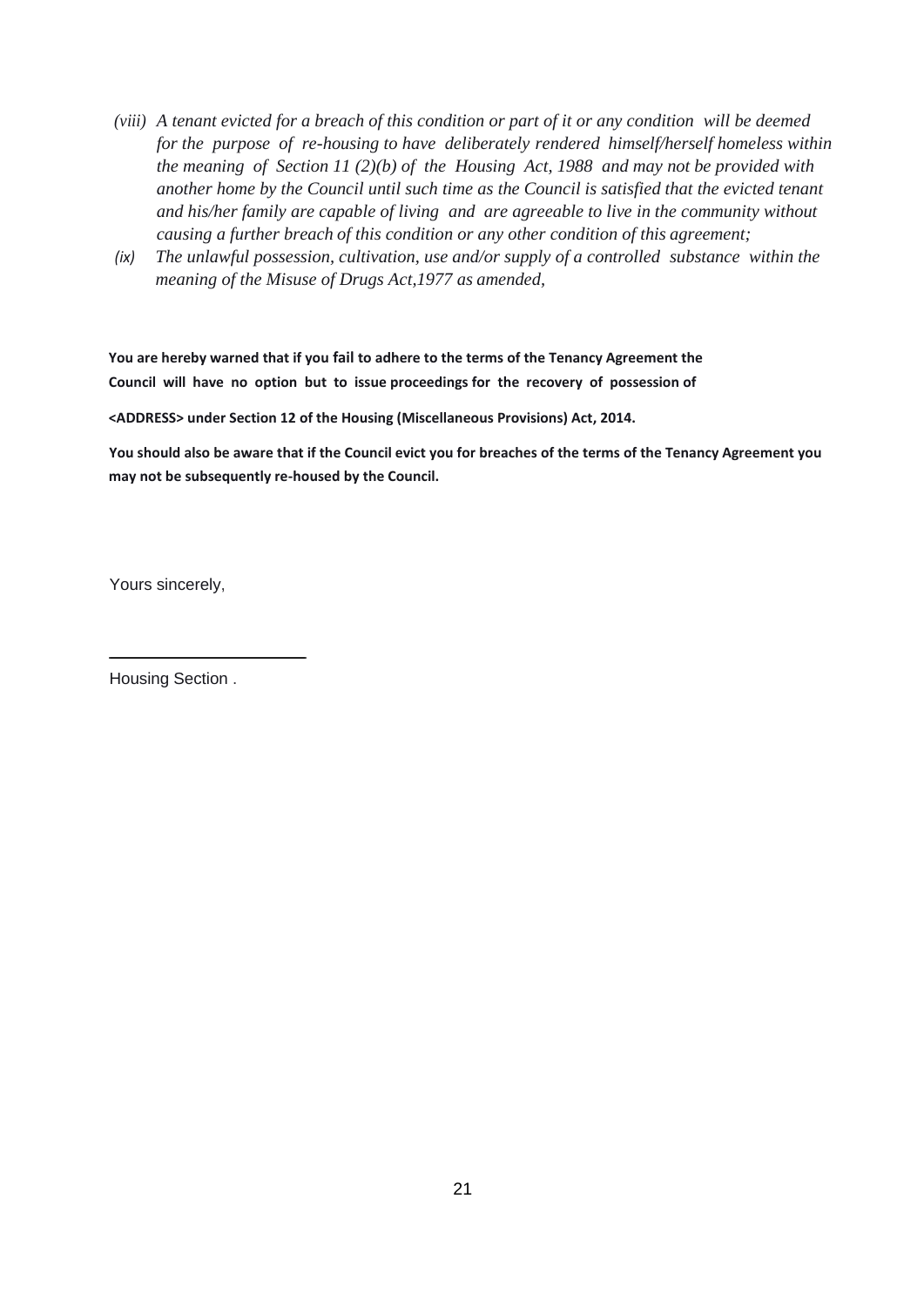# **Appendix C (i): Section 7 Tenancy Warning - Cover Letter**

<File Ref> <DATE>

<Name of Tenant> <Address 1>, <Address 1>,

Re: **Breach of Tenancy - Allegations of Anti SocialBehaviour**

Dear <Name of Tenant>,

It has come to the attention of the undersigned that complaints investigated by this Council confirm to the Council's satisfaction, that you and/or persons associated with your household, have allegedly engaged in antisocial behaviour, in breach of the terms of your tenancy agreement

- copy attached.

**In this connection, I enclose for your immediate attention, TENANCY WARNING issued in accordance with the provisions of Section 7 of the Housing (Miscellaneous Provisions) Act, 2014.**

You should read this document carefully as there is a strong possibility that where you neglect to take immediate corrective action in relation to the conduct of your tenancy, the Council will have no option but to make application to the District Court to terminate that tenancy.

In such circumstances, you will be deemed to have made yourself homeless *(by virtue of engagement in anti social behaviour),* thereby,

- Rendering you and your household, ineligible for housing support for a period of 12 months;
- Requiring you to source alternative accommodation, and to
- Defray the (market) cost of such alternative accommodation from your own resources without any assistance from the housing authority or the Department of Social Protection;
- Necessitating the housing authority to make contact with TUSLA, the Child and Family Agency, in relation to the welfare of your children in the event that the above action is necessary.

Yours faithfully,

Authorised Officer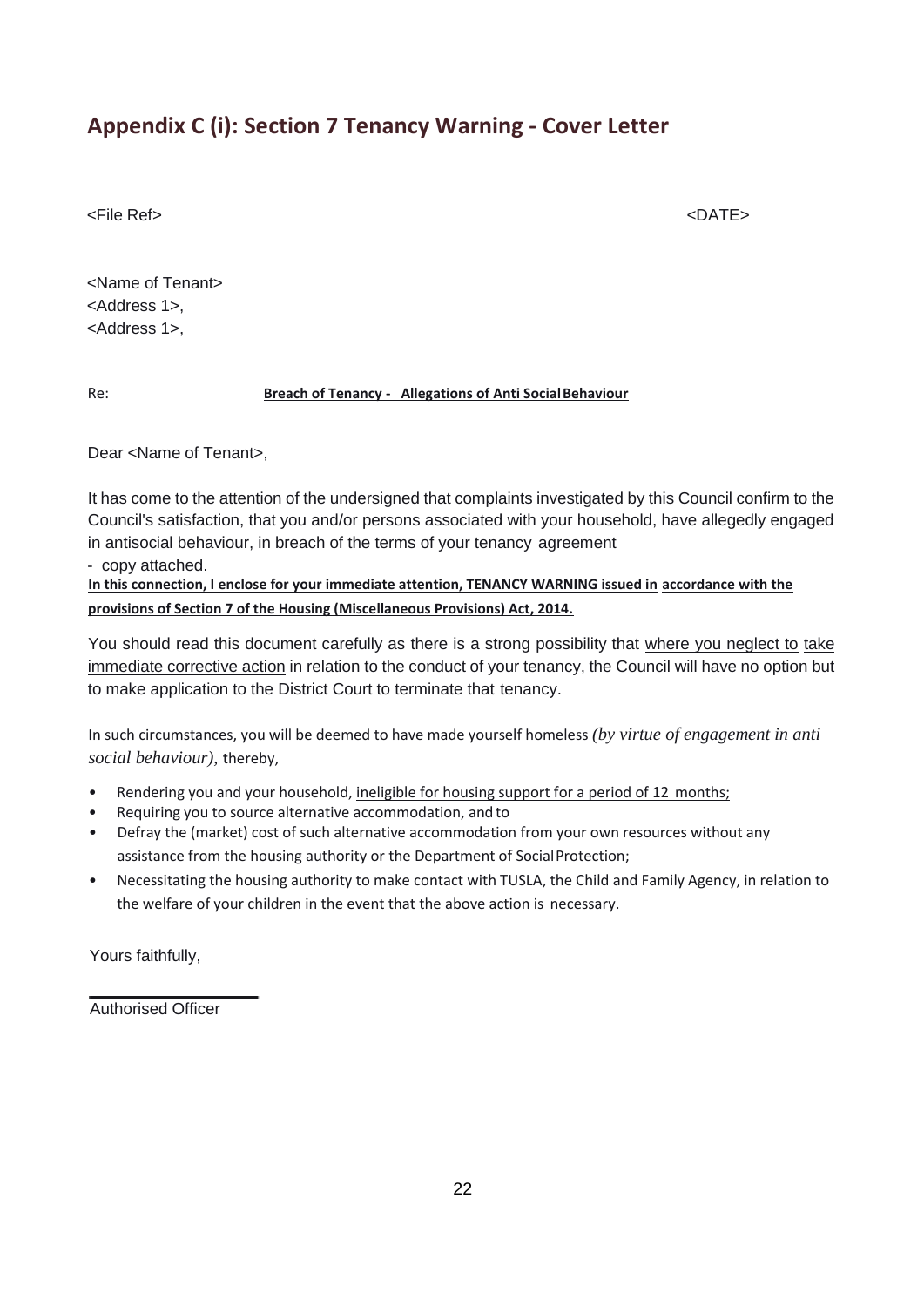# Appendix C (ii): Section 7 Tenancy Warning

<Name of Tenant> <Address>, <Address 2>,

# **TENANCY WARNIN- G**

**\_\_\_\_\_\_\_\_\_\_\_\_\_\_\_\_\_\_\_\_\_\_\_\_\_\_\_\_\_\_\_\_\_\_\_\_\_\_\_\_\_\_\_\_\_\_\_\_\_\_\_\_\_**

Section 7 of the

.

# **Housing (Miscellaneous Provisions) Act 2014**

*Whereas* by Tenancy Agreement dated the **<DATE>** *(hereinafter called "the Agreement)* Kilkenny County Council *(hereinafter called <sup>11</sup>The Council')* let the property commonly known as **<Address, County Kilkenny>** *(hereinafter called <sup>11</sup>the Property")* to **<NAME OF TENANT>** *(hereinafter called <sup>1</sup> t he Tenant")*

*Whereas* Clause 19 (a) of the Agreement prohibits *"the tenant or any member of his/her household or of any household, or any sub-tenant or visitor to the property, from causing any nuisance, or permitting any conduct likely to cause annoyance or disturbance to any neighbours or their children or visitors or Council staff...."*

**It has been apprehended by the Council that Section 19 of the Agreement has been breached by you, the Tenant, in the manner of**

• *<DESCRIPTION OF BREACH>*

**THE COUNCIL HEREBY CALLS UPON THE TENANT to refrain from this conduct immediately and to ensure that all persons associated with the household, either residing at the property or elsewhere, CEASE to cause nuisance or disturbance in order to comply with Clause 19 of the Agreement and prevent the detrimental effect of the breach from recurring or continuing.**